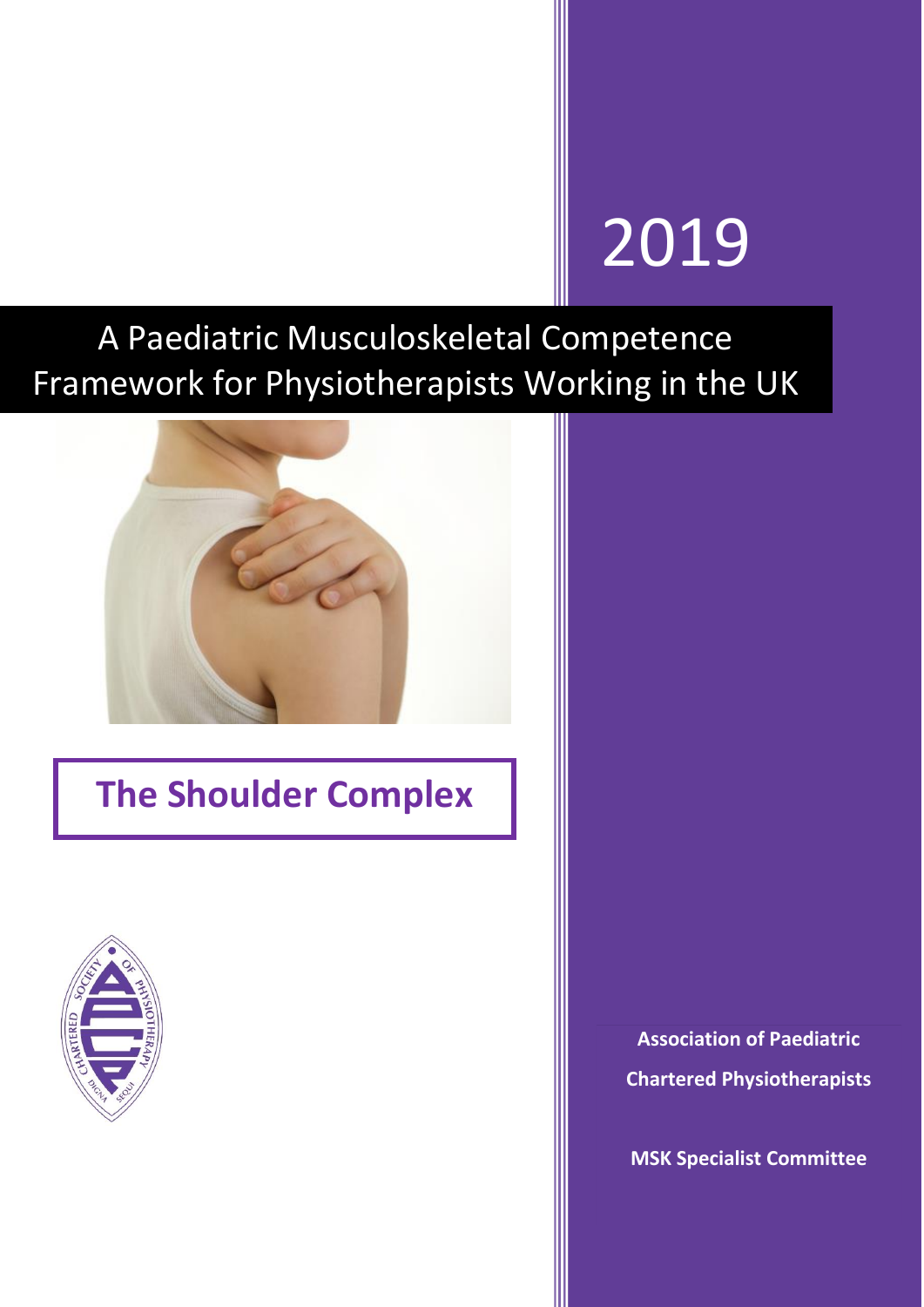### **Contents**

| - Definition of competence<br>- How a competence framework differs from competency |  |
|------------------------------------------------------------------------------------|--|
|                                                                                    |  |
|                                                                                    |  |
|                                                                                    |  |
|                                                                                    |  |
|                                                                                    |  |
|                                                                                    |  |
|                                                                                    |  |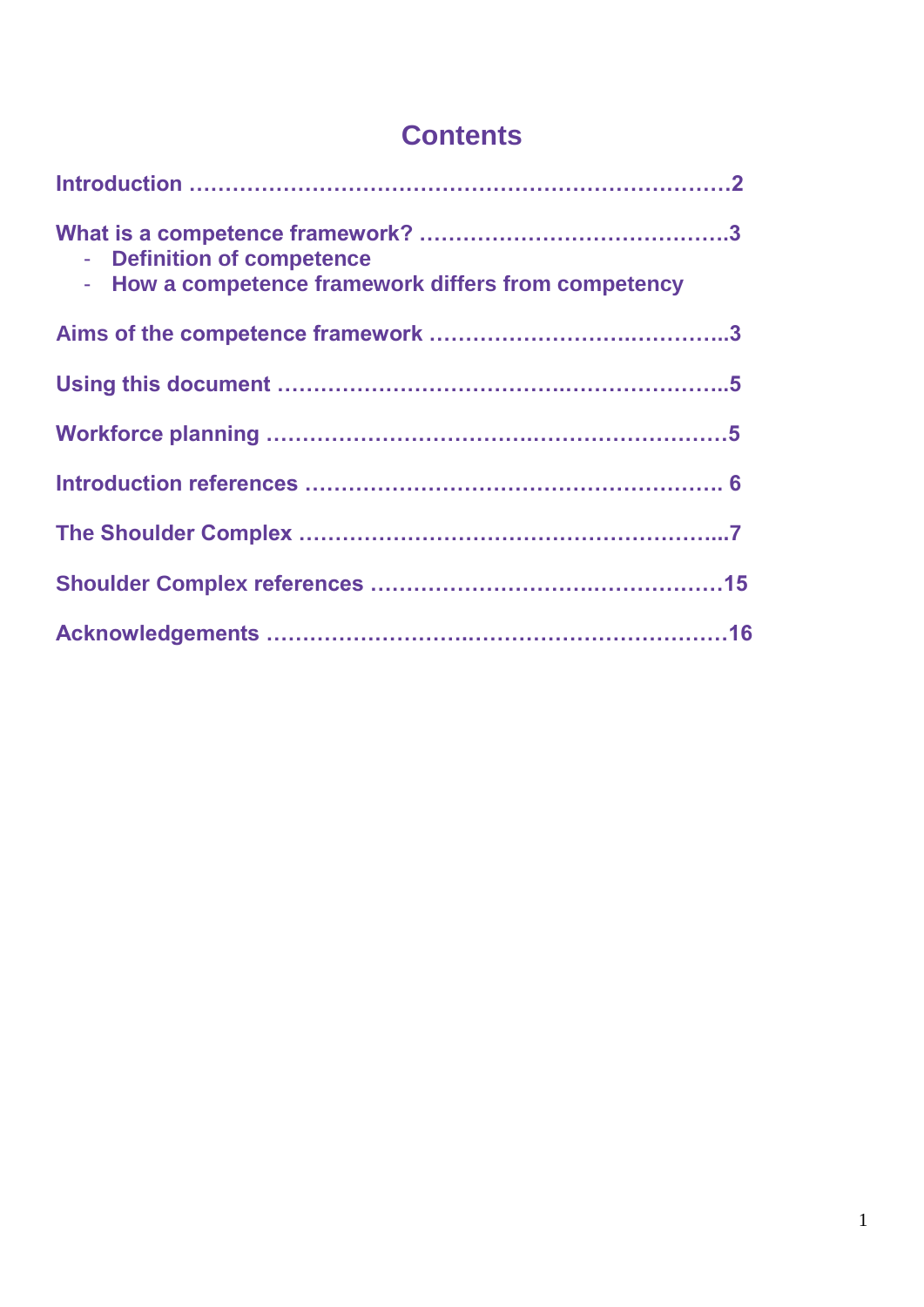#### **Introduction**

Children and young people are different from adults. They are continually developing physically, emotionally and psychologically. Due to the physiology and biomechanics of growth, young people show a unique set of age related symptoms. Whilst many conditions seen in childhood are self-limiting; some more serious pathology can occur. Delays in diagnosis may lead to long term disability or mortality [1]. The differential diagnosis relevant to musculoskeletal symptoms is so broad that adequate paediatric training is essential. Clinicians working in this specialist field must have a clear understanding of the biological differences between children and adults. [2]

Physiotherapists are personally accountable for their practice and are responsible for their own actions. They must work within their competence according to the CSP and HCPC guidelines for practice. They have a duty of care to children, young adults and their families to ensure they receive safe, competent care.

Authorities commissioning services for children and young people need to be certain that professionals employed have the correct training as indicated by their professional bodies.

The intention of this document is to provide a learning resource for physiotherapy assessment and management of children and young people presenting with musculoskeletal symptoms.

The document was developed by a panel of expert paediatric physiotherapists to establish the basis by which to prepare the physiotherapy workforce to deliver safe care to children and young people requiring musculoskeletal assessment, advice and management.

Physiotherapists will be able to utilise the document as the basis for their ongoing learning and demonstrate their competence to practise as a physiotherapist with children and young adults.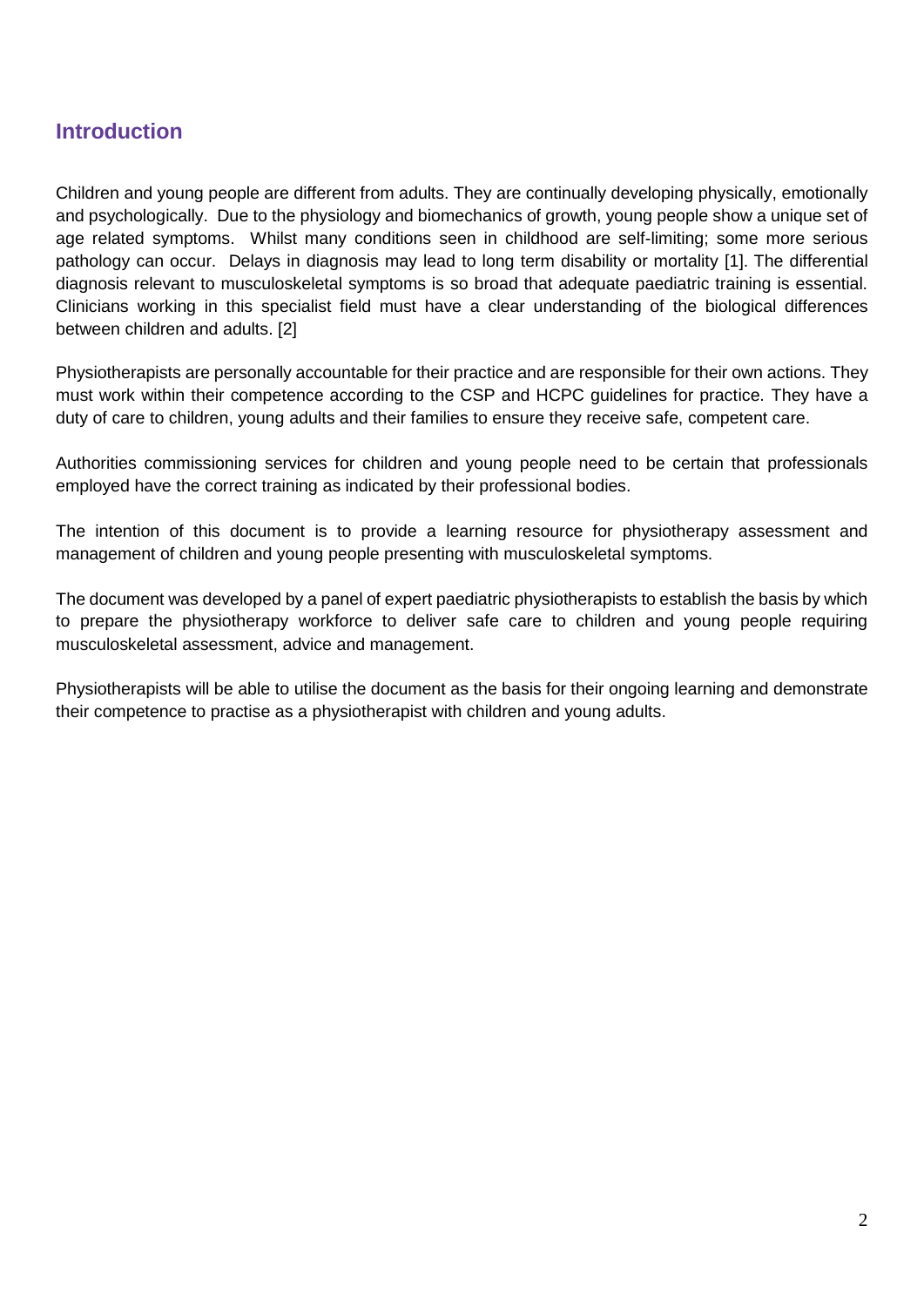#### **What is a Competence Framework?**

#### **Definition of competence**

The CSP defines competence as being a combination of "a person's skills, knowledge, job responsibilities, scope of practice and behaviour and professionalism". [3]

Competence means the caregiver can integrate knowledge skills and personal attributes consistently in daily practice to meet established standards of performance. [4]

#### **What it is and what it is not**

Competence involves:

- Thinking, critical analysis and learning;
- Assimilation of new learning with previous learning;
- Integration of new knowledge, skills and abilities with previous knowledge;
- Application of new learning in practice.

Competence is not:

- Just about knowledge, skills and abilities;
- About defining technical competence;
- About the technical skills necessary to do a job;
- Just about doing or completing a task.

#### **How a competence framework differs from competency**

A competence framework provides a guide to the range of knowledge, and skills and abilities a practitioner needs to work at a safe, effective, professional standard. It does not look at competencies that are formally assessed and passed.

#### **Aims of the Competence Framework**

The overall aims of this framework are to:

- 1. Provide physiotherapists, working with children and young people, with clear guidelines regarding the knowledge and skills required to achieve quality care in this specialist field.
- 2. Guide managers and educators in the design and implementation of learning experiences that help practicing physiotherapists achieve these competences.

The advice given in this document is based on research evidence available at the time of writing and reflects a consensus of professional experience by the authors.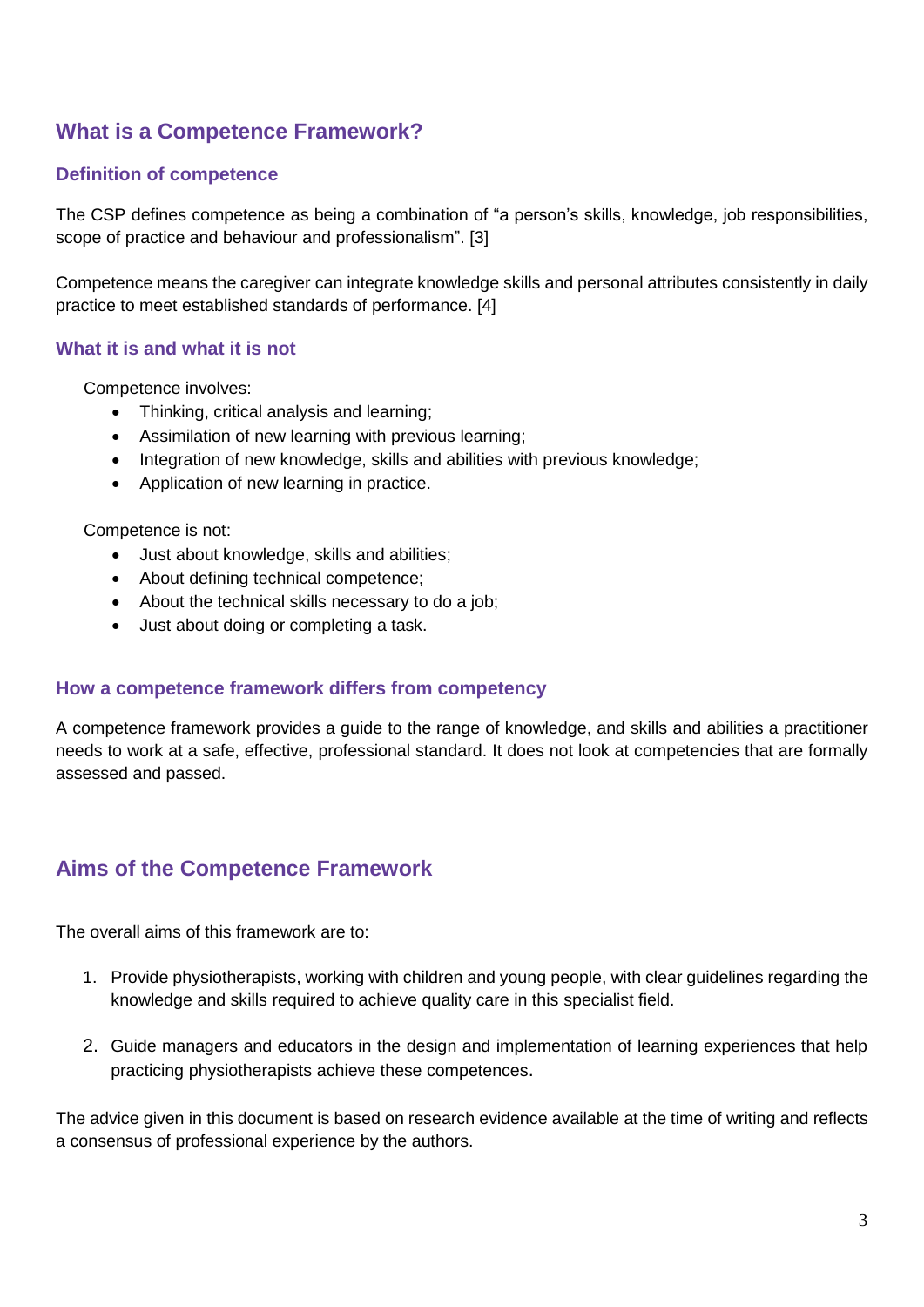It is important that this document is read in this context and the reader should seek the most current information from a number of sources. The ultimate judgement regarding any specific procedure or treatment must be made in consideration of all facts presented and the resources available.

It is expected that this will be a working document which will stimulate discussion, and changes will be made as new knowledge, skills and innovations emerge.

These competences are not intended to replace other standards, but to be used in conjunction with:

- Working with Children Guidance on good practice; Association Paediatric Chartered Physiotherapists (APCP) 2016. [5]
- Quality Assurance Standards for physiotherapy service delivery; The Chartered Society of Physiotherapy (CSP) 2013. [6]
- Code of professional values and behaviour; Chartered Society of Physiotherapy (CSP) 2011. [7]
- Physiotherapy Framework: putting physiotherapy behaviors, values, knowledge and skills into practice The Charters Society of Physiotherapy (CSP) 2011 [updated Sept 2013] [8]
- Standards of Proficiency for Physiotherapists; Health and Care Professions Council 2013. [9]
- National Service Framework for Children, Young People and Maternity Services: Core Standards; Department of Health, 2004. [10]
- The Common Core of skills and knowledge. CWDC, 2010. [11]
- Managing Performance Issues; Chartered Society Physiotherapy, 2011. [3]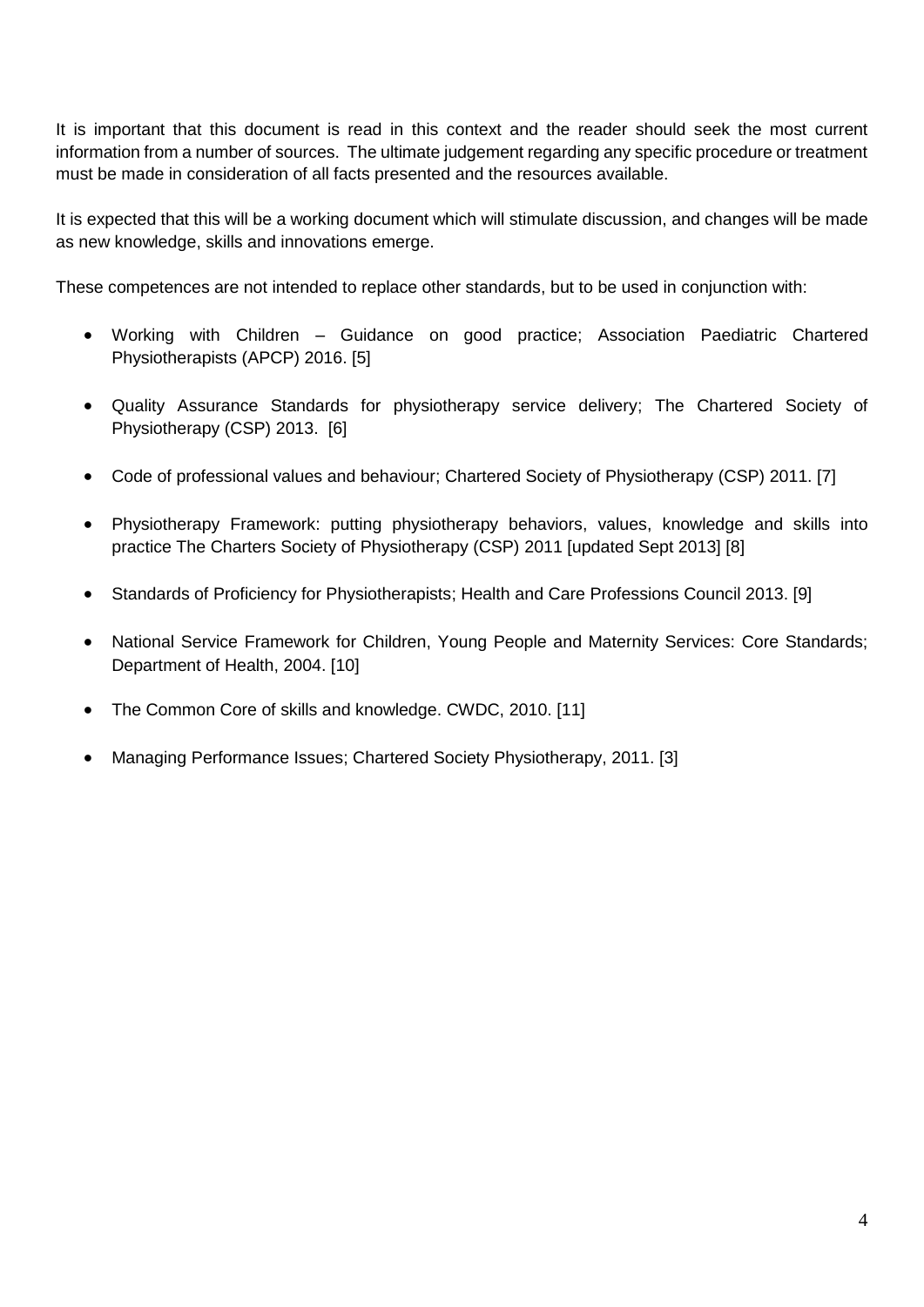#### **Using this Document**

A grading system has been generated based on those used within the "Resource Manual and Competences for Extended Musculoskeletal Physiotherapy Roles". The grading system is outlined below.

- 1. **Foundation:** Knows of / has heard of / has read about
- 2. **Intermediate:** Can demonstrate acceptable performance in the competency/area of knowledge but is not expected to demonstrate full competence or practice autonomously.
- 3. **Proficient:** Demonstrates competence through the skills and ability to practice safely and effectively without the need for direct supervision.
- 4. **Advanced:** The practitioner is autonomous and reflexive, perceives situations as a whole, delivers care safely and accurately and is aware of current best practice.
- 5. **Expert:** Is able to demonstrate a deeper understanding of the situation and contributes to the development and dissemination of knowledge through teaching and development of others.

It is **not** expected that every physiotherapist working with children and young adults will achieve expert level in all the dimensions of the framework; some aspects may need to be developed. For example, a newly qualified physiotherapist in their first role is likely to be at level one (will have a basic knowledge of or have heard something about the condition during their undergraduate training); whereas a more senior physiotherapist may request further investigations such as blood tests and imaging; conduct complex assessments and interventions so will therefore be working at an "expert level ".

It is important that the individual analyses their role within the context of their current job role in order to identify development needs and prioritise their continuing professional development (CPD) requirements.

The framework is intended to be empowering and aspirational. It is primarily a tool to support self-assessment and personal development plans rather than a tool against which performance is judged.

Each document sets out the knowledge and skills required for a musculoskeletal body area. Information written in '*italics'* are relevant to all ages; whilst 'coloured plain text' relates specifically to paediatrics. Where appropriate, hyperlinks to additional APCP documents or other relevant resources have been provided.

#### **Workforce planning**

The framework will give service managers and higher educational institutes an insight into the expertise and competence required of a specialist paediatric musculoskeletal physiotherapist.

It will provide service providers and commissioners with evidence that the workforce has the relevant competence to ensure delivery of high quality, qualitative, safe and effective care.

The document may be used when developing a business case, to promote and sell specialist paediatric MSK physiotherapy services to commissioners.

This document will:

 Assist in the analysis of the distribution of competences between roles in a paediatric MSK team and can suggest areas where new roles may be able to deliver the service more effectively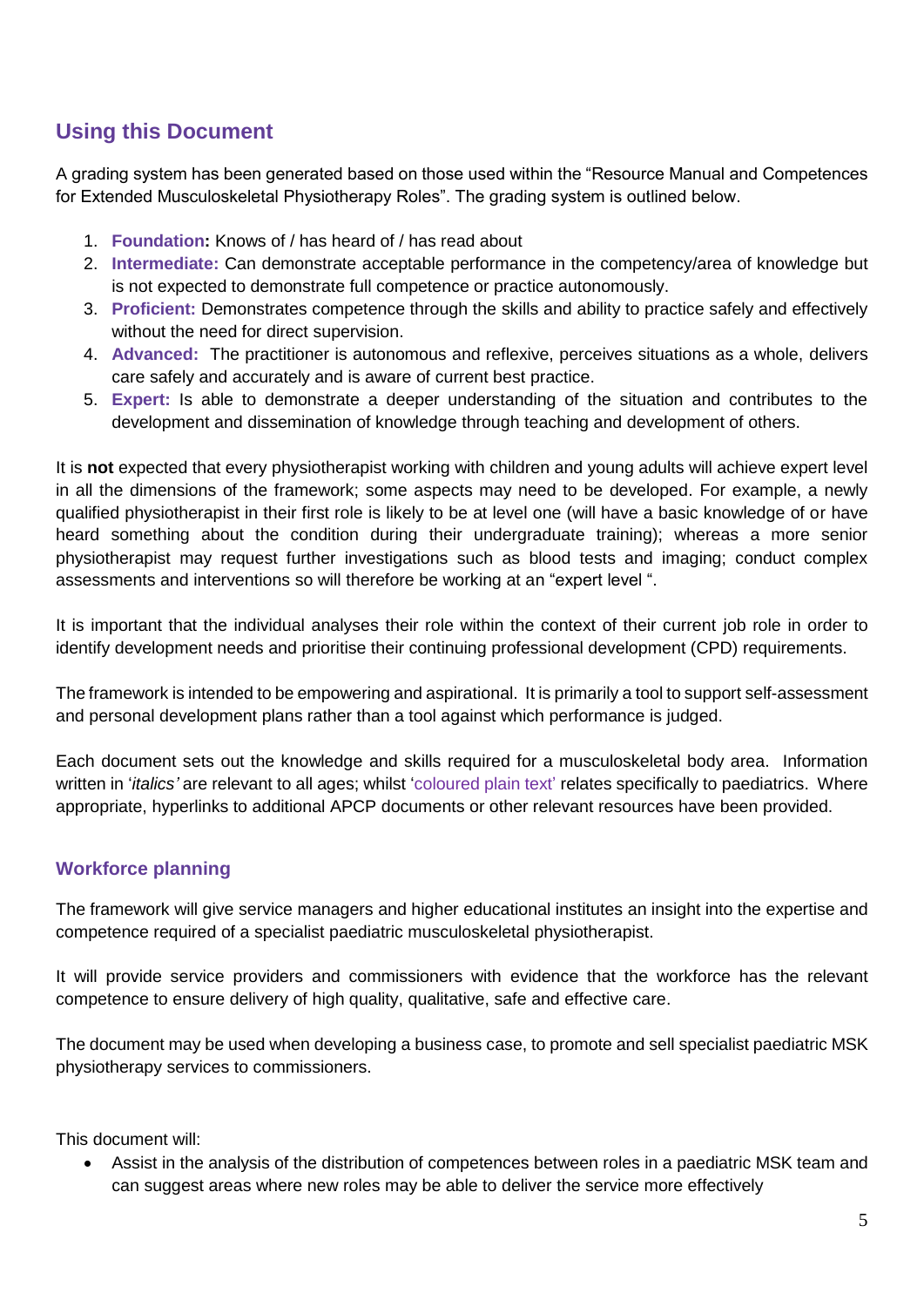- Enable the identification of a range of competences that may be needed to deliver a service and where there are gaps or overlaps
- Enable individuals to be clear about their role and responsibilities
- Assist in the analysis of a role in more detail than a KSF role outline and so be useful in writing job specifications, recruitment selection and role design
- Provide a quide to the range of knowledge and skills a physiotherapist needs in order to work at a safe and competent level when working with children
- Help higher educational institutes identify the level of knowledge needed for newly qualified graduates.

#### **Introduction References**

- 1. Foster, H. and L. Kay, *Examination skills in the assessment of the musculoskeletal system in children and adolescents.* Current Paediatrics, 2003. **13**: p. 341-4.
- 2. BSPAR, *[BSPAR position statement on professionals working in paediatric rheumatology.](https://www.researchgate.net/publication/5516840_BSPAR_position_statement_on_professionals_working_in_paediatric_rheumatology) Accessed 05/03/2019:* Rheumatology, 2008. **47**: p. 743-4.
- 3. CSP, *[Managing Performance Issues.](https://www.csp.org.uk/publications/managing-performance-issues-resource-pack) Accessed 05/03/2019:* 2011.
- 4. Fey, M. and R. Miltner, *A competency based orientation programme for new graduate nurses.* Journal of Nursing Administration, 2000. **30**(3): p. 126-32.
- 5. APCP, *Working with Children – [Guidance on good practice.](https://apcp.csp.org.uk/publications/working-children-guidance-good-practice) Accessed 05/03/2019:*
- 6. CSP, *[Quality Assurance Standards for physiotherapy service delivery.](https://www.csp.org.uk/publications/quality-assurance-standards-physiotherapy-service-delivery) Accessed 05/03/2019:* 2013.
- 7. CSP, *[Code of Members' Professional Values and Behaviour.](https://www.csp.org.uk/publications/code-members-professional-values-and-behaviour) Accessed 05/03/2019:* 2011.
- 8. CSP, *[Physiotherapy Framework: putting physiotherapy behaviours, values, knowledge & skills into](https://www.csp.org.uk/professional-clinical/cpd-and-education/professional-development/professional-frameworks)  [practice.](https://www.csp.org.uk/professional-clinical/cpd-and-education/professional-development/professional-frameworks) Accessed 05/03/2019:* 2013.
- 9. HCPC, *[The standards of proficiency for physiotherapists.](https://www.hcpc-uk.org/standards/standards-of-proficiency/physiotherapists/) Accessed 05/03/2019:* 2013.
- 10. DH, *[National service framework: children, young people and maternity services: Core Standards.](https://www.gov.uk/government/publications/national-service-framework-children-young-people-and-maternity-services) Accessed 05/03/2019:* 2004.
- 11. CWDC, *[The Common Core of skills and knowledge.](https://webarchive.nationalarchives.gov.uk/20120202142536/http:/www.cwdcouncil.org.uk/common-core) Accessed 05/03/2019:*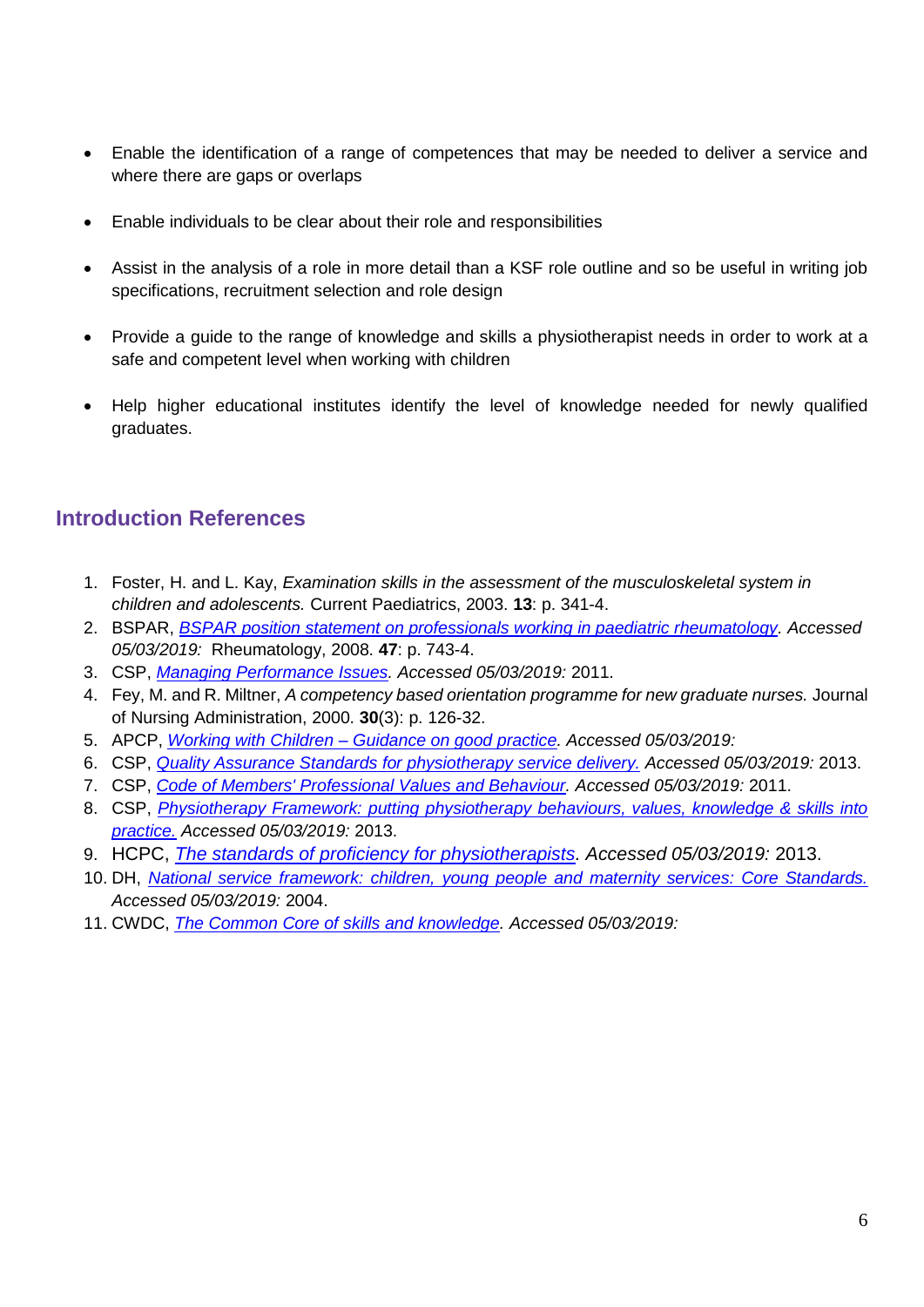## **The Shoulder Complex**

*Italics- Generic knowledge***.**

Non-italics- Paediatric specific knowledge

| <b>Paediatric Shoulder Complex</b>            |   |   | <b>Competency Levels</b> |                |   |     |      |                 |
|-----------------------------------------------|---|---|--------------------------|----------------|---|-----|------|-----------------|
| <b>Knowledge and Skills</b>                   |   |   |                          |                |   |     |      |                 |
| Element + Criteria                            | F | ı | P                        | $\overline{A}$ | E | n/a | Date | <b>Initials</b> |
| <b>SHOULDER COMPLEX HISTORY- The</b>          |   |   |                          |                |   |     |      |                 |
| physiotherapist is able to obtain an          |   |   |                          |                |   |     |      |                 |
| accurate clinical history from the parent,    |   |   |                          |                |   |     |      |                 |
| child or young person presenting with         |   |   |                          |                |   |     |      |                 |
| signs and symptoms in the area of the         |   |   |                          |                |   |     |      |                 |
| upper limb and spine:                         |   |   |                          |                |   |     |      |                 |
| Presenting complaint and description of       |   |   |                          |                |   |     |      |                 |
| symptoms                                      |   |   |                          |                |   |     |      |                 |
| Severity / irritability of the problem (using |   |   |                          |                |   |     |      |                 |
| valid age appropriate assessment tools)       |   |   |                          |                |   |     |      |                 |
| Chronological relevant sequence of            |   |   |                          |                |   |     |      |                 |
| events and symptoms, including                |   |   |                          |                |   |     |      |                 |
| identification of possible predisposing       |   |   |                          |                |   |     |      |                 |
| factors / mechanism of injury                 |   |   |                          |                |   |     |      |                 |
| Joint specific questions for example, early   |   |   |                          |                |   |     |      |                 |
| morning stiffness and swelling may            |   |   |                          |                |   |     |      |                 |
| indicate JIA [1]                              |   |   |                          |                |   |     |      |                 |
| Red Flags: [2]                                |   |   |                          |                |   |     |      |                 |
| Current / past medications                    |   |   |                          |                |   |     |      |                 |
| Medical history and appropriate review of     |   |   |                          |                |   |     |      |                 |
| symptoms                                      |   |   |                          |                |   |     |      |                 |
| Birth history and its relevance e.g. OBPP     |   |   |                          |                |   |     |      |                 |
| Developmental milestones if appropriate       |   |   |                          |                |   |     |      |                 |
| Establish rate and stage of growth /          |   |   |                          |                |   |     |      |                 |
| skeletal maturity / puberty                   |   |   |                          |                |   |     |      |                 |
| Family history and its relevance              |   |   |                          |                |   |     |      |                 |
| Social history (school / competitive /        |   |   |                          |                |   |     |      |                 |
| social activities, and amount of time spent   |   |   |                          |                |   |     |      |                 |
| in front of technology)                       |   |   |                          |                |   |     |      |                 |
|                                               |   |   |                          |                |   |     |      |                 |
|                                               |   |   |                          |                |   |     |      |                 |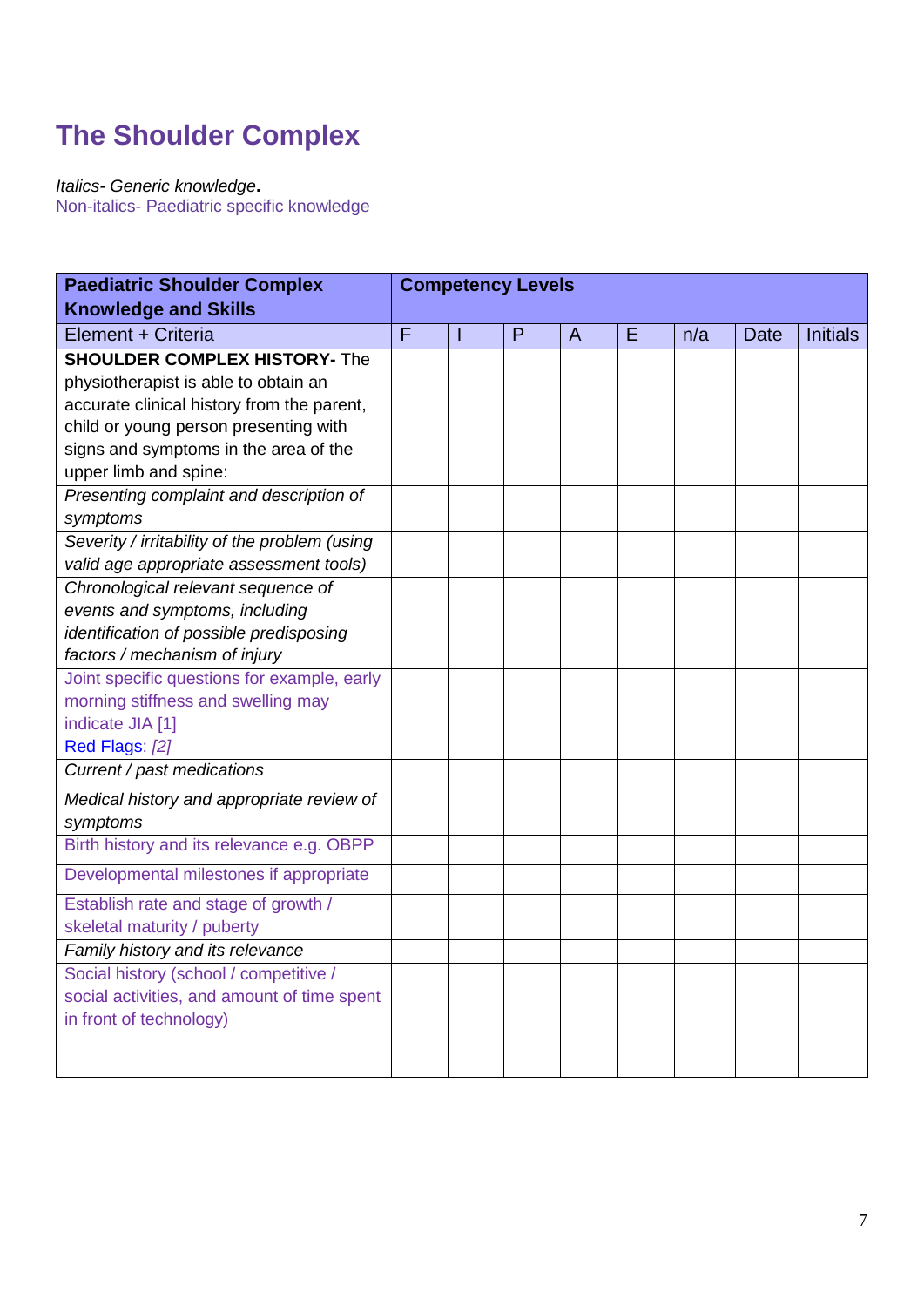| <b>Paediatric Shoulder Complex</b>          | <b>Competency Levels</b> |  |   |   |   |     |      |                 |
|---------------------------------------------|--------------------------|--|---|---|---|-----|------|-----------------|
| <b>Knowledge and Skills</b>                 |                          |  |   |   |   |     |      |                 |
| Element + Criteria                          | F                        |  | P | A | Ε | n/a | Date | <b>Initials</b> |
| Psychosocial factors / yellow flags and     |                          |  |   |   |   |     |      |                 |
| wellbeing / self-perception indicators      |                          |  |   |   |   |     |      |                 |
| Formulate a provisional diagnosis that      |                          |  |   |   |   |     |      |                 |
| may guide the objective examination         |                          |  |   |   |   |     |      |                 |
| SHOULDER COMPLEX ANATOMY,                   |                          |  |   |   |   |     |      |                 |
| PHYSIOLOGY AND BIOMECHANICS-                |                          |  |   |   |   |     |      |                 |
| The physiotherapist has knowledge of and    |                          |  |   |   |   |     |      |                 |
| can describe the following:                 |                          |  |   |   |   |     |      |                 |
| Neuroanatomy of the shoulder complex        |                          |  |   |   |   |     |      |                 |
| including brachial plexus and upper limb    |                          |  |   |   |   |     |      |                 |
| peripheral nerves and how they may be       |                          |  |   |   |   |     |      |                 |
| injured during child birth                  |                          |  |   |   |   |     |      |                 |
| Dermatomes and myotomes of the upper        |                          |  |   |   |   |     |      |                 |
| limb                                        |                          |  |   |   |   |     |      |                 |
| The surface anatomy of the muscles and      |                          |  |   |   |   |     |      |                 |
| tendons relating to the shoulder complex    |                          |  |   |   |   |     |      |                 |
| Normal shoulder complex development         |                          |  |   |   |   |     |      |                 |
| from utero to skeletal maturity, including  |                          |  |   |   |   |     |      |                 |
| ossification centres, blood supply and how  |                          |  |   |   |   |     |      |                 |
| deviations can result in pathology [3]      |                          |  |   |   |   |     |      |                 |
| Functional ranges of normal movement of     |                          |  |   |   |   |     |      |                 |
| the spine, elbow and neck                   |                          |  |   |   |   |     |      |                 |
| Biomechanics of the spine, shoulder         |                          |  |   |   |   |     |      |                 |
| complex, elbow, wrist and hand during       |                          |  |   |   |   |     |      |                 |
| function                                    |                          |  |   |   |   |     |      |                 |
| Mechanisms that produce different types     |                          |  |   |   |   |     |      |                 |
| of mechanical pain or dysfunction at the    |                          |  |   |   |   |     |      |                 |
| shoulder complex [4]                        |                          |  |   |   |   |     |      |                 |
| Influence of age on fracture healing time.  |                          |  |   |   |   |     |      |                 |
| 'Bone healing in children is usually rapid  |                          |  |   |   |   |     |      |                 |
| and inversely related to the age of the     |                          |  |   |   |   |     |      |                 |
| patient' [5]                                |                          |  |   |   |   |     |      |                 |
| Intrinsic factors which may be contributing |                          |  |   |   |   |     |      |                 |
| to pathologies e.g. age, skeletal           |                          |  |   |   |   |     |      |                 |
| immaturity, pre/post menarche,              |                          |  |   |   |   |     |      |                 |
| ligamentous laxity, weak musculature,       |                          |  |   |   |   |     |      |                 |
| underlying conditions [5-7]                 |                          |  |   |   |   |     |      |                 |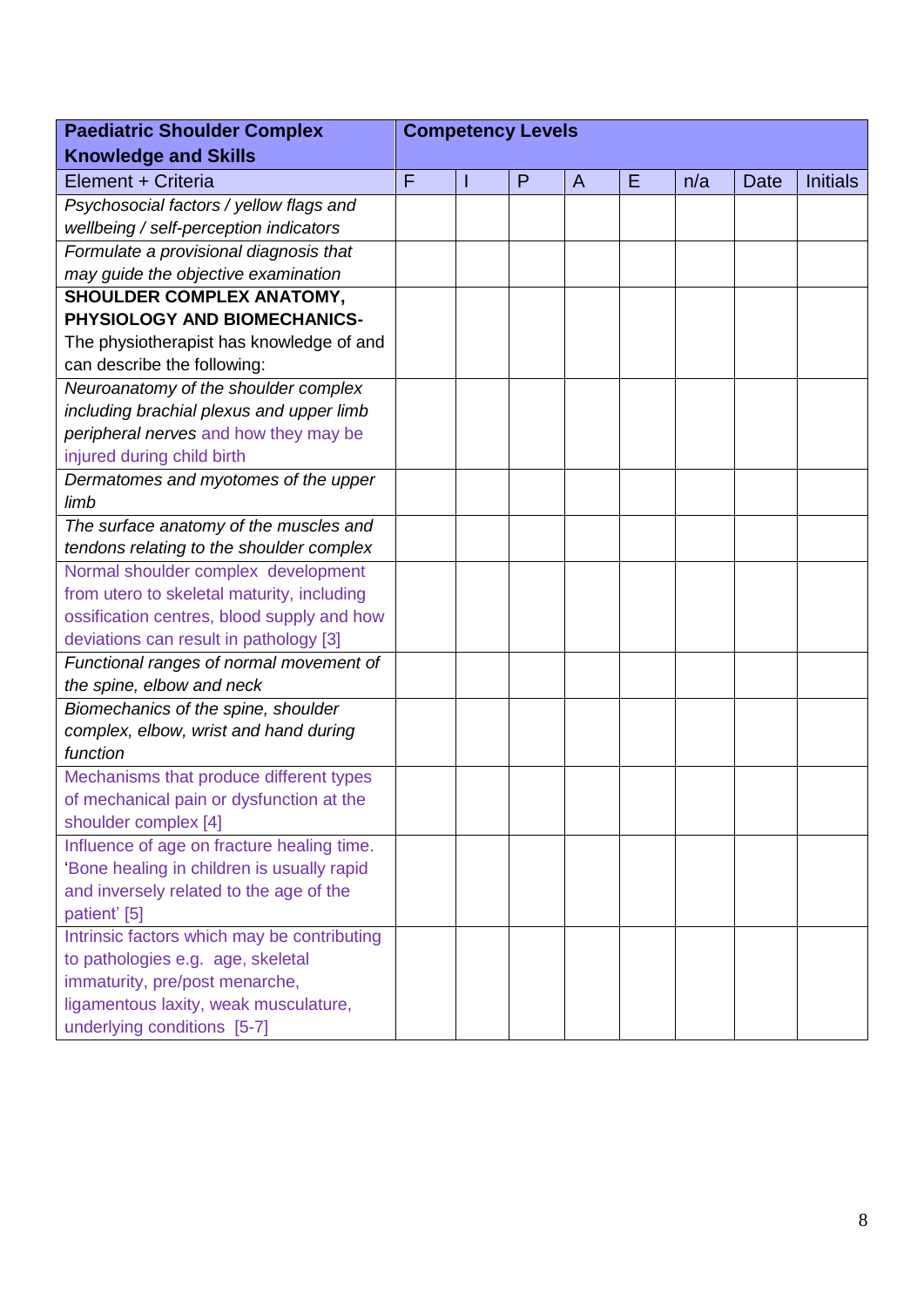| <b>Paediatric Shoulder Complex</b>                            | <b>Competency Levels</b> |   |   |              |   |     |      |                 |
|---------------------------------------------------------------|--------------------------|---|---|--------------|---|-----|------|-----------------|
| <b>Knowledge and Skills</b>                                   |                          |   |   |              |   |     |      |                 |
| Element + Criteria                                            | F                        | т | P | $\mathsf{A}$ | Ε | n/a | Date | <b>Initials</b> |
| Anatomical differences in the immature                        |                          |   |   |              |   |     |      |                 |
| skeleton:                                                     |                          |   |   |              |   |     |      |                 |
| The child's skeleton is different from the                    |                          |   |   |              |   |     |      |                 |
| adults because bones are more elastic                         |                          |   |   |              |   |     |      |                 |
| and pliable, and have growth plates                           |                          |   |   |              |   |     |      |                 |
| (physes). The physis will change with age,                    |                          |   |   |              |   |     |      |                 |
| becoming weaker as the child grows.                           |                          |   |   |              |   |     |      |                 |
| Damage to the physis may be caused by                         |                          |   |   |              |   |     |      |                 |
| trauma, infection, tumour, radiation or from                  |                          |   |   |              |   |     |      |                 |
| stress injuries. Physeal injuries are more                    |                          |   |   |              |   |     |      |                 |
| common in adolescence. [8, 9]                                 |                          |   |   |              |   |     |      |                 |
| Extrinsic factors which may be contributing                   |                          |   |   |              |   |     |      |                 |
| to pathologies (e.g. activities (sports)                      |                          |   |   |              |   |     |      |                 |
| frequency / intensity / complexity / level /                  |                          |   |   |              |   |     |      |                 |
| position of play / training surface), and the                 |                          |   |   |              |   |     |      |                 |
| particular demands of given sport activities                  |                          |   |   |              |   |     |      |                 |
| and lifestyle. [4]                                            |                          |   |   |              |   |     |      |                 |
| <b>SHOULDER COMPLEX EXAMINATION-</b>                          |                          |   |   |              |   |     |      |                 |
| The physiotherapist is able to perform an                     |                          |   |   |              |   |     |      |                 |
| accurate physical examination of patients,                    |                          |   |   |              |   |     |      |                 |
| considering the relevance, validity,                          |                          |   |   |              |   |     |      |                 |
| reliability, specificity and sensitivity of tests             |                          |   |   |              |   |     |      |                 |
| to child's age including the following:                       |                          |   |   |              |   |     |      |                 |
| Use of Paediatric Gait, Arms, Legs, Spine                     |                          |   |   |              |   |     |      |                 |
| (pGALS) as a screening tool.                                  |                          |   |   |              |   |     |      |                 |
| [10, 11]                                                      |                          |   |   |              |   |     |      |                 |
| Observations of swelling, rash, limb                          |                          |   |   |              |   |     |      |                 |
| deformities / asymmetry, dysmorphic                           |                          |   |   |              |   |     |      |                 |
| features, abnormal posturing and limb                         |                          |   |   |              |   |     |      |                 |
| carrying angle. Asymmetry of shoulder                         |                          |   |   |              |   |     |      |                 |
| height and scapular prominence                                |                          |   |   |              |   |     |      |                 |
| Identify painful structures and if,                           |                          |   |   |              |   |     |      |                 |
| symptomatic, palpate appropriate shoulder                     |                          |   |   |              |   |     |      |                 |
| girdle anatomy                                                |                          |   |   |              |   |     |      |                 |
| Range of movement tests.                                      |                          |   |   |              |   |     |      |                 |
| Assessment of the position and movement                       |                          |   |   |              |   |     |      |                 |
| of the scapula                                                |                          |   |   |              |   |     |      |                 |
| The identification and significance of                        |                          |   |   |              |   |     |      |                 |
| Glenohumeral internal rotation deficit                        |                          |   |   |              |   |     |      |                 |
| (GIRD) and humeral torsion in the young                       |                          |   |   |              |   |     |      |                 |
| athlete as they mature from humeral<br>retrotorsion at birth. |                          |   |   |              |   |     |      |                 |
| Identification of IR:ER strength ratio and                    |                          |   |   |              |   |     |      |                 |
| its significance                                              |                          |   |   |              |   |     |      |                 |
|                                                               |                          |   |   |              |   |     |      |                 |
|                                                               |                          |   |   |              |   |     |      |                 |
|                                                               |                          |   |   |              |   |     |      |                 |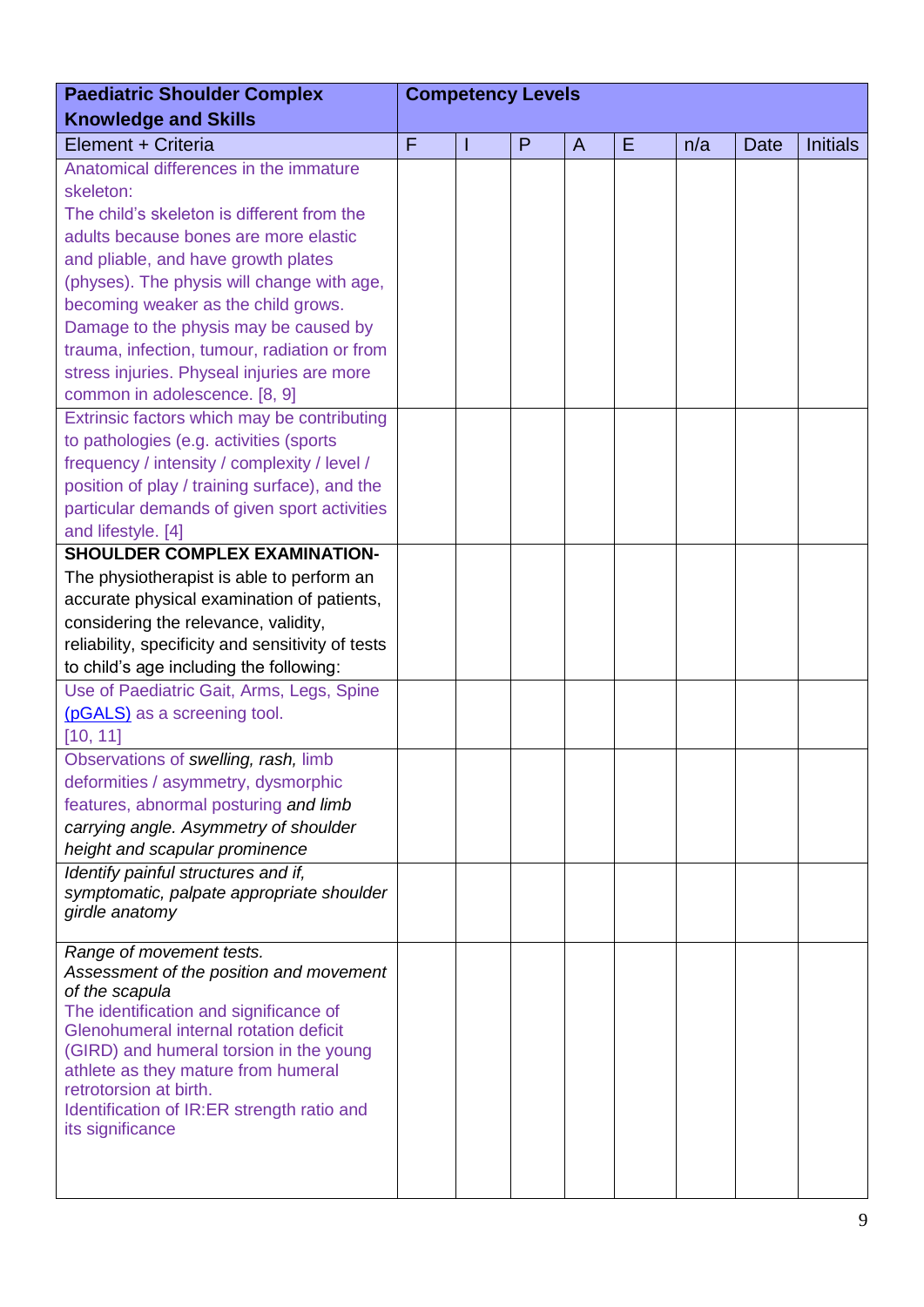| <b>Paediatric Shoulder Complex</b>                                                                                                                                                                                                                                                                                                                                                                                                                | <b>Competency Levels</b> |   |   |                |   |     |             |                 |
|---------------------------------------------------------------------------------------------------------------------------------------------------------------------------------------------------------------------------------------------------------------------------------------------------------------------------------------------------------------------------------------------------------------------------------------------------|--------------------------|---|---|----------------|---|-----|-------------|-----------------|
| <b>Knowledge and Skills</b>                                                                                                                                                                                                                                                                                                                                                                                                                       |                          |   |   |                |   |     |             |                 |
| Element + Criteria                                                                                                                                                                                                                                                                                                                                                                                                                                | F                        | ı | P | $\overline{A}$ | Ε | n/a | <b>Date</b> | <b>Initials</b> |
| In the adolescent patient use of<br>appropriate tests to exclude pathology:<br>Impingement tests - Hawkins<br>Kennedy test / Neer's sign<br>Rotator cuff tests - Empty can /<br>Gerber's lift off test<br>Acromioclavicular test - Scarf test<br>Shoulder instability test-<br>Apprehension test, sulcus<br>Labral tear tests - Crank, O'Briens,<br>Biceps load, Anterior slide, resisted<br>supination and external rotation test<br>[3, 12, 37] |                          |   |   |                |   |     |             |                 |
| Assessment of joint laxity [13,14]                                                                                                                                                                                                                                                                                                                                                                                                                |                          |   |   |                |   |     |             |                 |
| Assessment of classification of Obstetric<br><b>Brachial Plexus Palsy. (OBPP)</b><br>Seddons, Narkas, Toronto and Mallet<br>scores [15]<br>Muscle testing length and strength                                                                                                                                                                                                                                                                     |                          |   |   |                |   |     |             |                 |
| Spinal screening                                                                                                                                                                                                                                                                                                                                                                                                                                  |                          |   |   |                |   |     |             |                 |
| Age appropriate neurological examination<br>including proprioception, assessment of<br>sensation in nerve injuries and reflexes<br>$[16]$<br>Developmental tests. Appropriate motor<br>skills and quality of movement for age<br>Assessment of function in ADL                                                                                                                                                                                    |                          |   |   |                |   |     |             |                 |
| <b>SHOULDER COMPLEX DISORDERS-</b>                                                                                                                                                                                                                                                                                                                                                                                                                |                          |   |   |                |   |     |             |                 |
| The physiotherapist understands the<br>epidemiology, pathology, differential<br>diagnosis and common orthopaedic<br>management of the following:                                                                                                                                                                                                                                                                                                  |                          |   |   |                |   |     |             |                 |
| Fractures/Trauma<br>Recognises how a fall onto a shoulder<br>tends to result in specific injury patterns<br>which will be different to an adult e.g. a<br>child under 10 will more likely fracture the<br>clavicle rather than AC joint or GH joint<br>[5, 12]                                                                                                                                                                                    |                          |   |   |                |   |     |             |                 |
| "Little Leaguer's" shoulder<br>An overuse or stress injury of the proximal<br>humeral physis. 70% present with<br>tenderness over the proximal and lateral<br>humerus. [12] [35]                                                                                                                                                                                                                                                                  |                          |   |   |                |   |     |             |                 |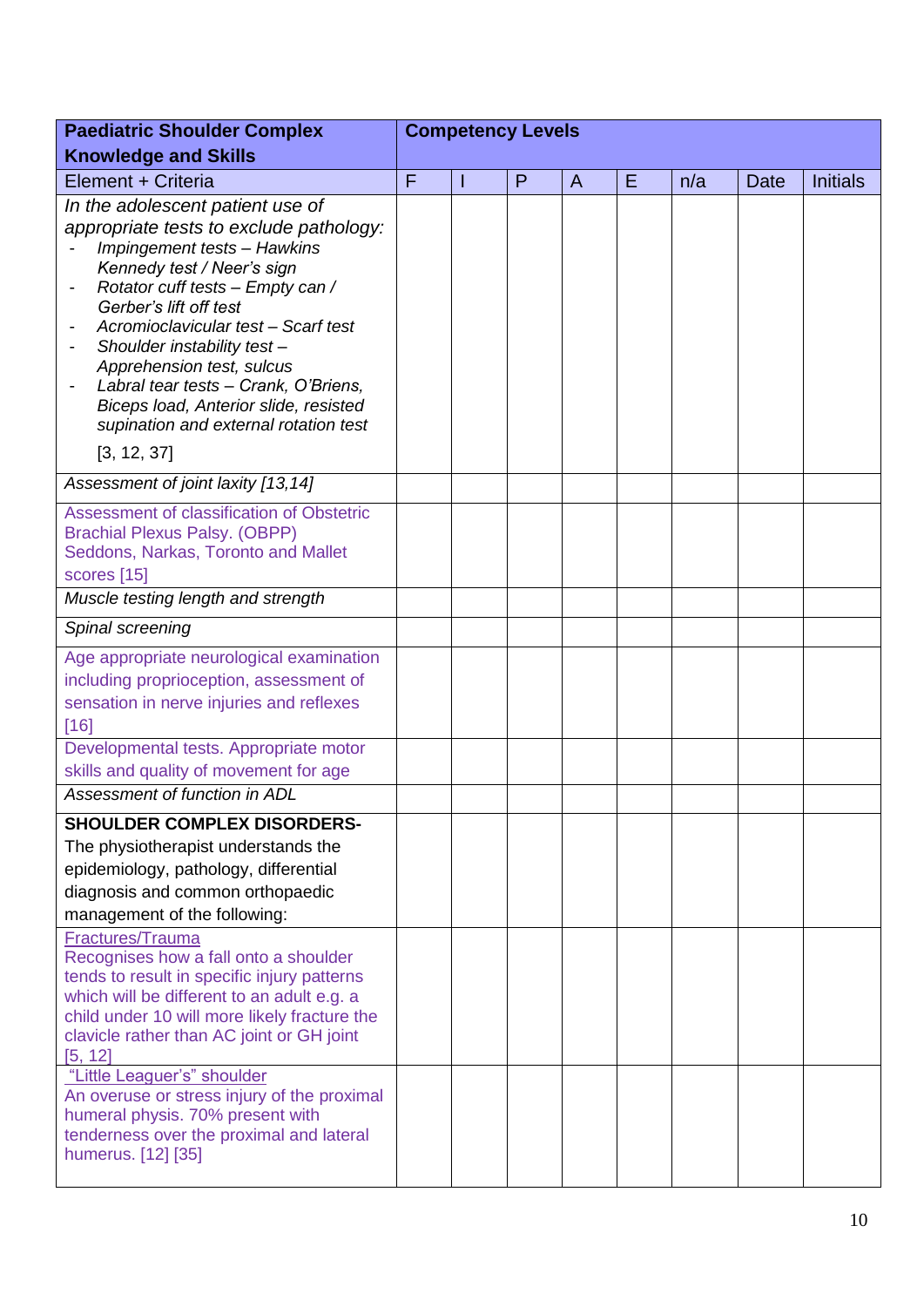| <b>Paediatric Shoulder Complex</b>                                               | <b>Competency Levels</b> |  |   |                |   |     |      |                 |
|----------------------------------------------------------------------------------|--------------------------|--|---|----------------|---|-----|------|-----------------|
| <b>Knowledge and Skills</b>                                                      |                          |  |   |                |   |     |      |                 |
| Element + Criteria                                                               | F                        |  | P | $\overline{A}$ | E | n/a | Date | <b>Initials</b> |
| <b>Traction apophysitis</b>                                                      |                          |  |   |                |   |     |      |                 |
| The apophysis is a secondary centre of                                           |                          |  |   |                |   |     |      |                 |
| ossification and a location for the insertion                                    |                          |  |   |                |   |     |      |                 |
| of a muscle tendon into bone. Overuse                                            |                          |  |   |                |   |     |      |                 |
| syndromes such as traction apophysitis                                           |                          |  |   |                |   |     |      |                 |
| may develop in young athletes when this                                          |                          |  |   |                |   |     |      |                 |
| growth centre is unable to meet the                                              |                          |  |   |                |   |     |      |                 |
| demands placed on it during activity.[36]                                        |                          |  |   |                |   |     |      |                 |
| <b>Osteochondritis</b>                                                           |                          |  |   |                |   |     |      |                 |
| Rare but may involve humeral head or<br>glenoid                                  |                          |  |   |                |   |     |      |                 |
| Os acromiale [17]                                                                |                          |  |   |                |   |     |      |                 |
|                                                                                  |                          |  |   |                |   |     |      |                 |
| Instability of the shoulder complex [18]                                         |                          |  |   |                |   |     |      |                 |
| Excessive joint laxity [13, 14]                                                  |                          |  |   |                |   |     |      |                 |
| Chronic pain [22]                                                                |                          |  |   |                |   |     |      |                 |
| Complex regional pain syndrome (CRPS)                                            |                          |  |   |                |   |     |      |                 |
| This is a chronic pain syndrome that                                             |                          |  |   |                |   |     |      |                 |
| differs from the adult version. More                                             |                          |  |   |                |   |     |      |                 |
| common among adolescent girls and the                                            |                          |  |   |                |   |     |      |                 |
| distal lower extremity is most commonly                                          |                          |  |   |                |   |     |      |                 |
| affected. It is characterised by limb pain, in                                   |                          |  |   |                |   |     |      |                 |
| association with: Sensory Allodynia -pain                                        |                          |  |   |                |   |     |      |                 |
| to light touch / temperature sensation /                                         |                          |  |   |                |   |     |      |                 |
| deep somatic pressure / joint movement                                           |                          |  |   |                |   |     |      |                 |
| Hyperalgesia - to pinprick; Vasomotor<br>Temperature asymmetry, skin colour      |                          |  |   |                |   |     |      |                 |
| changes / asymmetry; Sudomotor /                                                 |                          |  |   |                |   |     |      |                 |
| oedema Oedema, Sweating changes /                                                |                          |  |   |                |   |     |      |                 |
| asymmetry; Motor / trophic decreased                                             |                          |  |   |                |   |     |      |                 |
| ROM, motor dysfunction -weakness,                                                |                          |  |   |                |   |     |      |                 |
| tremor, dystonia and Trophic changes                                             |                          |  |   |                |   |     |      |                 |
| hair / nail / skin. The exact mechanism is                                       |                          |  |   |                |   |     |      |                 |
| unknown, although many mechanisms                                                |                          |  |   |                |   |     |      |                 |
| have been suggested. Diagnosis is                                                |                          |  |   |                |   |     |      |                 |
| clinical, with the aid of the current adult                                      |                          |  |   |                |   |     |      |                 |
| criteria for CRPS. Complete patient history                                      |                          |  |   |                |   |     |      |                 |
| and examination are needed with judicious                                        |                          |  |   |                |   |     |      |                 |
| laboratory and radiographic tests to rule                                        |                          |  |   |                |   |     |      |                 |
| out other possible causes. Once paediatric                                       |                          |  |   |                |   |     |      |                 |
| CRPS is diagnosed, the standard care                                             |                          |  |   |                |   |     |      |                 |
| consists of a multidisciplinary approach<br>with the implementation of intensive |                          |  |   |                |   |     |      |                 |
| physiotherapy in conjunction with                                                |                          |  |   |                |   |     |      |                 |
| psychological treatment. Early recognition                                       |                          |  |   |                |   |     |      |                 |
| and treatment leads to better prognostic                                         |                          |  |   |                |   |     |      |                 |
| outcomes. When there is a patient history                                        |                          |  |   |                |   |     |      |                 |
| of CRPS, this patient is at risk of                                              |                          |  |   |                |   |     |      |                 |
| reoccurrence in the same or a different                                          |                          |  |   |                |   |     |      |                 |
| location.[23-27]                                                                 |                          |  |   |                |   |     |      |                 |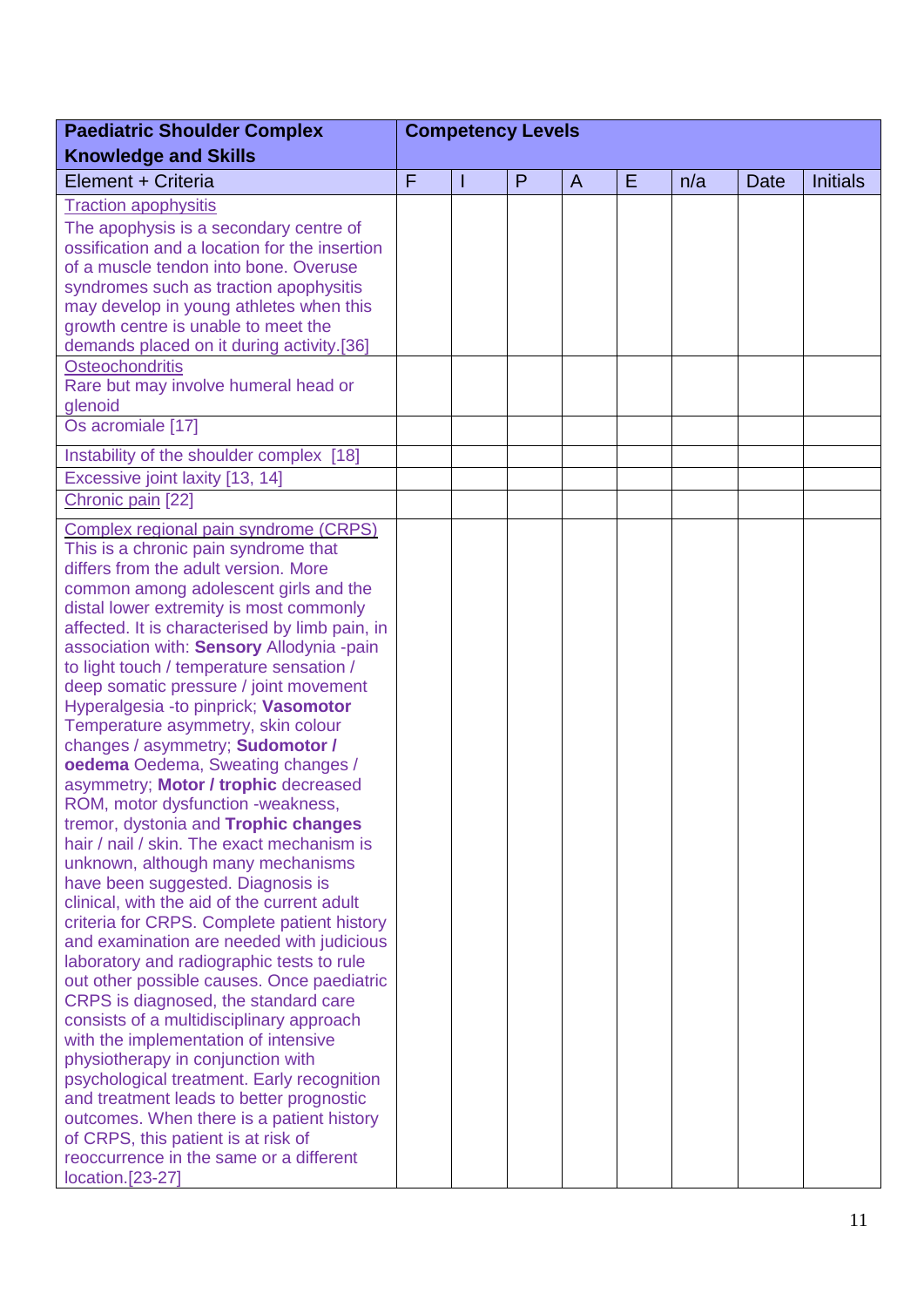| <b>Paediatric Shoulder Complex</b>                                             | <b>Competency Levels</b> |  |   |                |   |     |      |                 |
|--------------------------------------------------------------------------------|--------------------------|--|---|----------------|---|-----|------|-----------------|
| <b>Knowledge and Skills</b>                                                    |                          |  |   |                |   |     |      |                 |
| Element + Criteria                                                             | F                        |  | P | $\overline{A}$ | E | n/a | Date | <b>Initials</b> |
| Obstetric brachial plexus injury                                               |                          |  |   |                |   |     |      |                 |
| Traction injury to the brachial plexus.                                        |                          |  |   |                |   |     |      |                 |
| Severity is determined by nature and                                           |                          |  |   |                |   |     |      |                 |
| extent of the lesion.<br>Erb's palsy-C4,C5, C6 (type1)<br>$\bullet$            |                          |  |   |                |   |     |      |                 |
| Intermediate Plexus Palsy -C7 and<br>$\bullet$                                 |                          |  |   |                |   |     |      |                 |
| sometimes C8 and T1 (type II)                                                  |                          |  |   |                |   |     |      |                 |
| Klumpke's Palsy- C8, T1 (type III),<br>$\bullet$                               |                          |  |   |                |   |     |      |                 |
| Horner's syndrome                                                              |                          |  |   |                |   |     |      |                 |
| Total Plexus, C5, C6, C7, C8 and                                               |                          |  |   |                |   |     |      |                 |
| sometimes T1 (type IV) [15]                                                    |                          |  |   |                |   |     |      |                 |
| JIA (juvenile idiopathic arthritis)                                            |                          |  |   |                |   |     |      |                 |
| Symptoms of joint pain, swelling,                                              |                          |  |   |                |   |     |      |                 |
| tenderness, warmth, and stiffness that last                                    |                          |  |   |                |   |     |      |                 |
| for more than 6 continuous weeks. [20]                                         |                          |  |   |                |   |     |      |                 |
| <b>Congenital conditions:</b>                                                  |                          |  |   |                |   |     |      |                 |
| Sprengel's shoulder-congenital<br>$\bullet$<br>elevation of the scapula. Often |                          |  |   |                |   |     |      |                 |
| unilateral and associated with other                                           |                          |  |   |                |   |     |      |                 |
| abnormalities in 70% of cases.                                                 |                          |  |   |                |   |     |      |                 |
| Poland Syndrome: absence of the<br>$\bullet$                                   |                          |  |   |                |   |     |      |                 |
| pectorals major and usually finger                                             |                          |  |   |                |   |     |      |                 |
| and forearm abnormalities                                                      |                          |  |   |                |   |     |      |                 |
| Arthrogryposis (shoulders often                                                |                          |  |   |                |   |     |      |                 |
| adducted, internally rotated and                                               |                          |  |   |                |   |     |      |                 |
| weak deltoid). [21]                                                            |                          |  |   |                |   |     |      |                 |
| Fascioscapular humeral dystrophy<br>Muscle weakness and wasting of the         |                          |  |   |                |   |     |      |                 |
| face, scapula and shoulder muscles                                             |                          |  |   |                |   |     |      |                 |
| Joint infections e.g. osteomyelitis                                            |                          |  |   |                |   |     |      |                 |
| Chronic recurrent multifocal osteomyelitis                                     |                          |  |   |                |   |     |      |                 |
| (especially in clavicle) [19]                                                  |                          |  |   |                |   |     |      |                 |
| <b>SHOULDER COMPLEX DIFFERENTIAL</b>                                           |                          |  |   |                |   |     |      |                 |
| <b>DIAGNOSIS-</b> The physiotherapist shows                                    |                          |  |   |                |   |     |      |                 |
| awareness of the following:                                                    |                          |  |   |                |   |     |      |                 |
| Differential diagnosis between shoulder                                        |                          |  |   |                |   |     |      |                 |
| girdle, elbow, wrist or spinal pathology                                       |                          |  |   |                |   |     |      |                 |
| Possible serious pathology including                                           |                          |  |   |                |   |     |      |                 |
| exclusion of red flags and 'non-accidental                                     |                          |  |   |                |   |     |      |                 |
| Injury' (NAI)                                                                  |                          |  |   |                |   |     |      |                 |
| Bone cysts and osteomyelitis                                                   |                          |  |   |                |   |     |      |                 |
| Referred pain from spine                                                       |                          |  |   |                |   |     |      |                 |
| TB and Lymes disease                                                           |                          |  |   |                |   |     |      |                 |
| Benign and malignant tumours                                                   |                          |  |   |                |   |     |      |                 |
|                                                                                |                          |  |   |                |   |     |      |                 |
|                                                                                |                          |  |   |                |   |     |      |                 |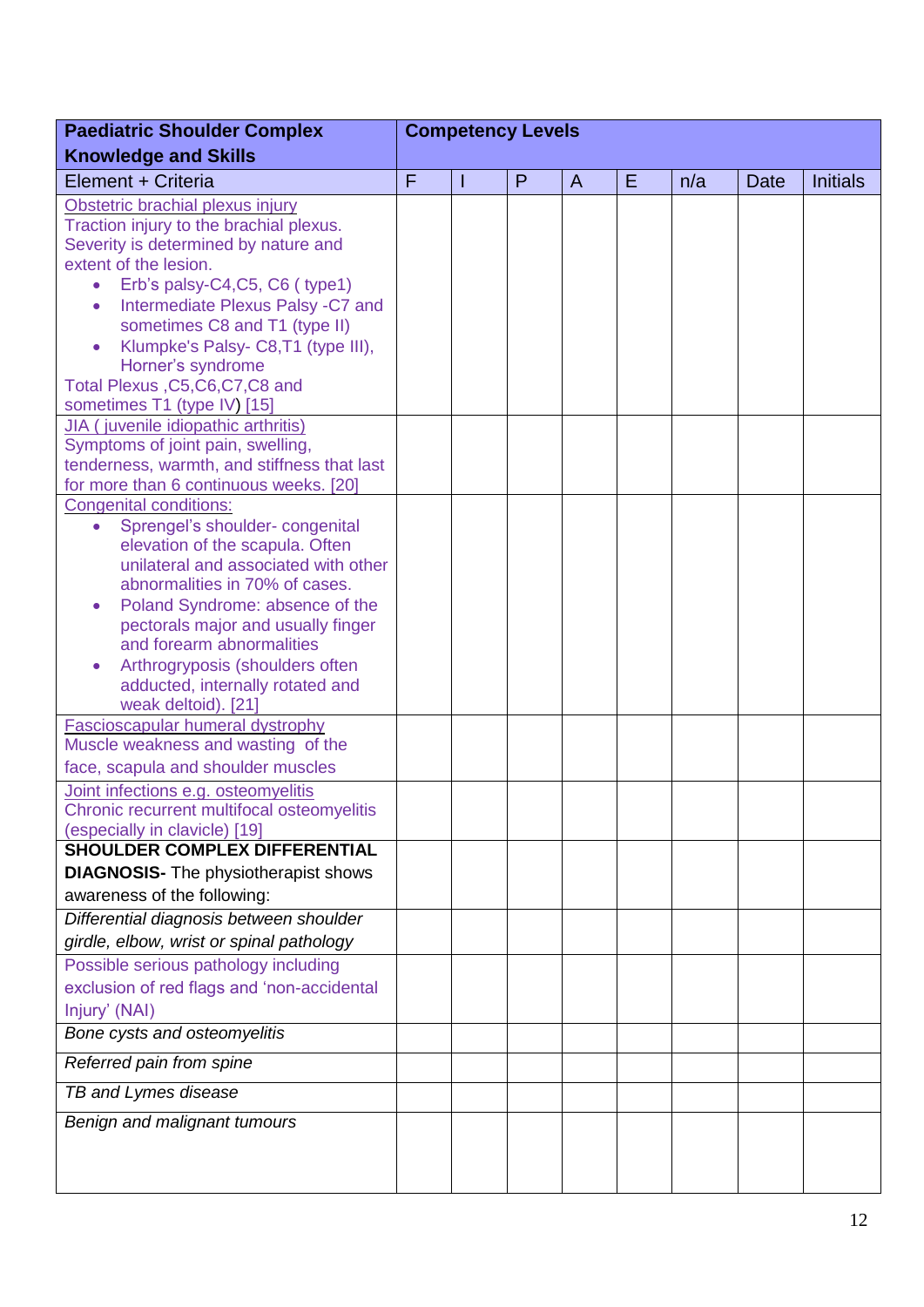| <b>Paediatric Shoulder Complex</b>                                                               | <b>Competency Levels</b> |  |   |                |   |     |      |                 |
|--------------------------------------------------------------------------------------------------|--------------------------|--|---|----------------|---|-----|------|-----------------|
| <b>Knowledge and Skills</b>                                                                      |                          |  |   |                |   |     |      |                 |
| Element + Criteria                                                                               | F                        |  | P | $\overline{A}$ | E | n/a | Date | <b>Initials</b> |
| <b>SHOULDER COMPLEX</b>                                                                          |                          |  |   |                |   |     |      |                 |
| <b>INVESTIGATIONS-</b>                                                                           |                          |  |   |                |   |     |      |                 |
| The physiotherapist is aware of the                                                              |                          |  |   |                |   |     |      |                 |
| available and most appropriate                                                                   |                          |  |   |                |   |     |      |                 |
| investigations for diagnosis of shoulder                                                         |                          |  |   |                |   |     |      |                 |
| complex conditions and has a basic                                                               |                          |  |   |                |   |     |      |                 |
| understanding of when and why the                                                                |                          |  |   |                |   |     |      |                 |
| following can be used:                                                                           |                          |  |   |                |   |     |      |                 |
| <b>Ultrasound</b>                                                                                |                          |  |   |                |   |     |      |                 |
| X-ray (when history of potential<br>dislocation, as # proximal physis presents<br>similarly)[12] |                          |  |   |                |   |     |      |                 |
| <b>MRI</b>                                                                                       |                          |  |   |                |   |     |      |                 |
| Appropriate blood tests                                                                          |                          |  |   |                |   |     |      |                 |
| Nerve conduction study                                                                           |                          |  |   |                |   |     |      |                 |
| Arthroscopy                                                                                      |                          |  |   |                |   |     |      |                 |
| <b>SHOULDER COMPLEX OUTCOME</b>                                                                  |                          |  |   |                |   |     |      |                 |
| <b>MEASURES</b>                                                                                  |                          |  |   |                |   |     |      |                 |
| The physiotherapist has an awareness of                                                          |                          |  |   |                |   |     |      |                 |
| appropriate, valid and reliable paediatric                                                       |                          |  |   |                |   |     |      |                 |
| outcome measures, relevant to age and                                                            |                          |  |   |                |   |     |      |                 |
| specific condition including the following:                                                      |                          |  |   |                |   |     |      |                 |
| Severity / irritability of the problem using                                                     |                          |  |   |                |   |     |      |                 |
| valid and reliable pain scale for age of                                                         |                          |  |   |                |   |     |      |                 |
| child: Pediatric Pain Profile,                                                                   |                          |  |   |                |   |     |      |                 |
| Wong-Baker FACEs pain rating scale.                                                              |                          |  |   |                |   |     |      |                 |
| The Bath Adolescent Pain questionnaire                                                           |                          |  |   |                |   |     |      |                 |
| (BAPQ) [28]                                                                                      |                          |  |   |                |   |     |      |                 |
| Paediatric outcome measure e.g. Function                                                         |                          |  |   |                |   |     |      |                 |
| and quality of life scores: CHAQ/                                                                |                          |  |   |                |   |     |      |                 |
| PEDI/PEDSQL [29]                                                                                 |                          |  |   |                |   |     |      |                 |
| Outcome Measures Survey 2017 [30]                                                                |                          |  |   |                |   |     |      |                 |
| <b>SHOULDER COMPLEX MANAGEMENT</b>                                                               |                          |  |   |                |   |     |      |                 |
| The physiotherapist is able to make a                                                            |                          |  |   |                |   |     |      |                 |
| diagnosis of the clinical condition based on                                                     |                          |  |   |                |   |     |      |                 |
| the above history, examination and                                                               |                          |  |   |                |   |     |      |                 |
| investigations                                                                                   |                          |  |   |                |   |     |      |                 |
|                                                                                                  |                          |  |   |                |   |     |      |                 |
|                                                                                                  |                          |  |   |                |   |     |      |                 |
|                                                                                                  |                          |  |   |                |   |     |      |                 |
|                                                                                                  |                          |  |   |                |   |     |      |                 |
|                                                                                                  |                          |  |   |                |   |     |      |                 |
|                                                                                                  |                          |  |   |                |   |     |      |                 |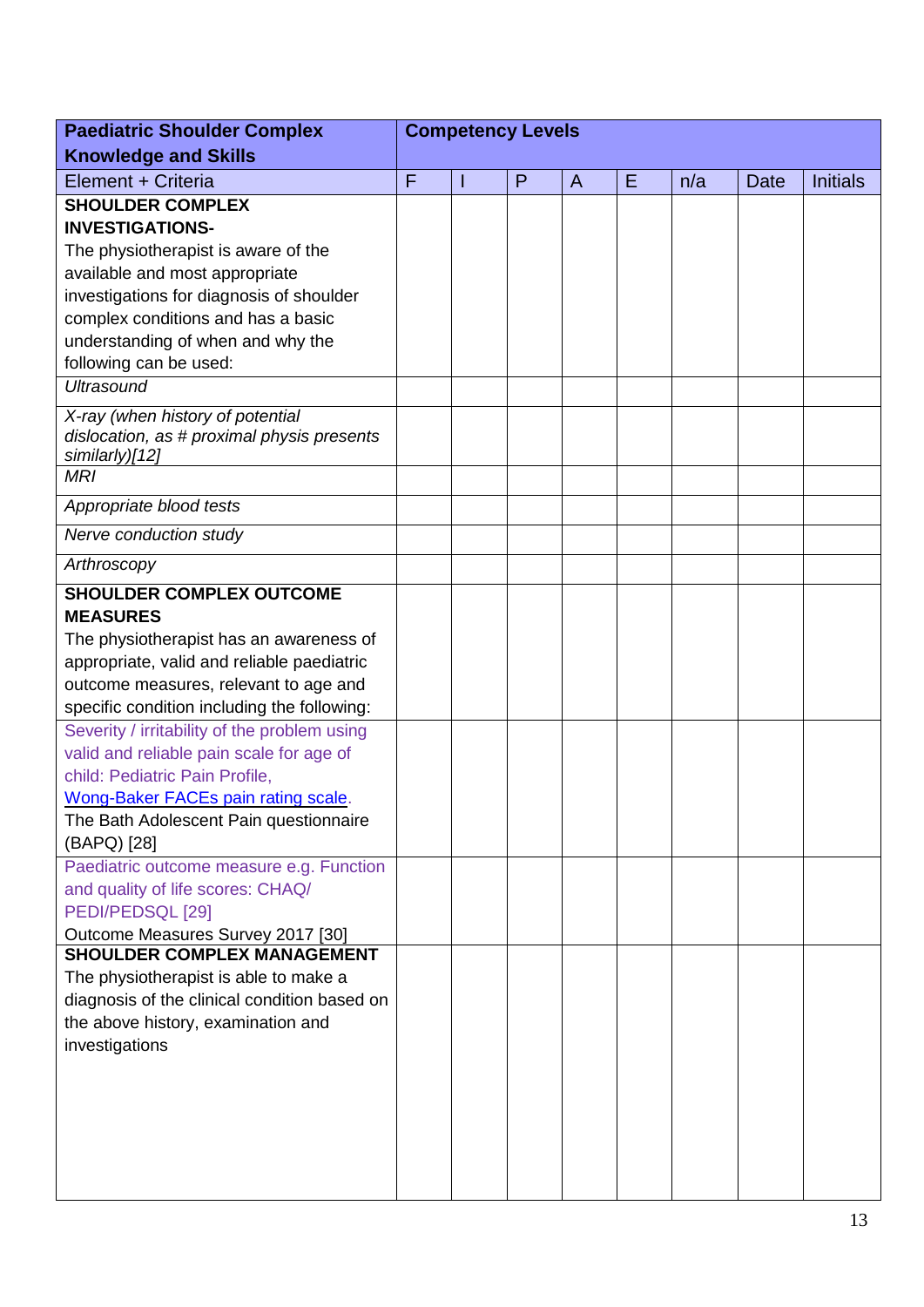| <b>Paediatric Shoulder Complex</b>              | <b>Competency Levels</b> |  |   |              |   |     |             |                 |
|-------------------------------------------------|--------------------------|--|---|--------------|---|-----|-------------|-----------------|
| <b>Knowledge and Skills</b>                     |                          |  |   |              |   |     |             |                 |
| Element + Criteria                              | F                        |  | P | $\mathsf{A}$ | E | n/a | <b>Date</b> | <b>Initials</b> |
| The physiotherapist has knowledge of            |                          |  |   |              |   |     |             |                 |
| appropriate national guidelines where           |                          |  |   |              |   |     |             |                 |
| available: e.g. JIA, OBPP                       |                          |  |   |              |   |     |             |                 |
|                                                 |                          |  |   |              |   |     |             |                 |
| <b>SIGN</b> management of chronic pain in<br>۰  |                          |  |   |              |   |     |             |                 |
| children and young people                       |                          |  |   |              |   |     |             |                 |
| <b>BSPAR AHP standards of care for JIA</b><br>۰ |                          |  |   |              |   |     |             |                 |
| <b>BSPAR</b> guidelines for the therapy         |                          |  |   |              |   |     |             |                 |
| management of children and young                |                          |  |   |              |   |     |             |                 |
| people with JIA                                 |                          |  |   |              |   |     |             |                 |
| Guidance for management of joint<br>۰           |                          |  |   |              |   |     |             |                 |
| hypermobility syndrome                          |                          |  |   |              |   |     |             |                 |
| Complex regional pain syndrome<br>۰             |                          |  |   |              |   |     |             |                 |
| <b>Obstetric Brachial Plexus Palsy</b>          |                          |  |   |              |   |     |             |                 |
| [15, 22, 26, 31]                                |                          |  |   |              |   |     |             |                 |
| The physiotherapist has understanding of        |                          |  |   |              |   |     |             |                 |
| treatment options for the condition and         |                          |  |   |              |   |     |             |                 |
| understands when it is appropriate for          |                          |  |   |              |   |     |             |                 |
| onward referral e.g. clinical specialist        |                          |  |   |              |   |     |             |                 |
| physiotherapist, occupational therapist,        |                          |  |   |              |   |     |             |                 |
| rheumatologist, orthopaedic consultant or       |                          |  |   |              |   |     |             |                 |
| paediatrician.                                  |                          |  |   |              |   |     |             |                 |
| 10 top tips for hypermobility                   |                          |  |   |              |   |     |             |                 |
| My pain toolkit for teenagers                   |                          |  |   |              |   |     |             |                 |
| [32, 33]                                        |                          |  |   |              |   |     |             |                 |
| The physiotherapist uses age appropriate        |                          |  |   |              |   |     |             |                 |
| exercises and therapy to aid rehabilitation     |                          |  |   |              |   |     |             |                 |
| including:-range of movement exercises,         |                          |  |   |              |   |     |             |                 |
| exercise prescription, taping techniques,       |                          |  |   |              |   |     |             |                 |
| strength and conditioning. Advice on            |                          |  |   |              |   |     |             |                 |
| activity modification if needed.                |                          |  |   |              |   |     |             |                 |
| <b>APCP symptomatic hypermobility</b>           |                          |  |   |              |   |     |             |                 |
| <b>OBPP</b> parent leaflet                      |                          |  |   |              |   |     |             |                 |
|                                                 |                          |  |   |              |   |     |             |                 |
| [15, 34]                                        |                          |  |   |              |   |     |             |                 |
| The physiotherapist is able to explain the      |                          |  |   |              |   |     |             |                 |
| nature of the condition to the patient, their   |                          |  |   |              |   |     |             |                 |
| family and carers together with expected        |                          |  |   |              |   |     |             |                 |
| outcomes and possibly long term                 |                          |  |   |              |   |     |             |                 |
| implications if appropriate.                    |                          |  |   |              |   |     |             |                 |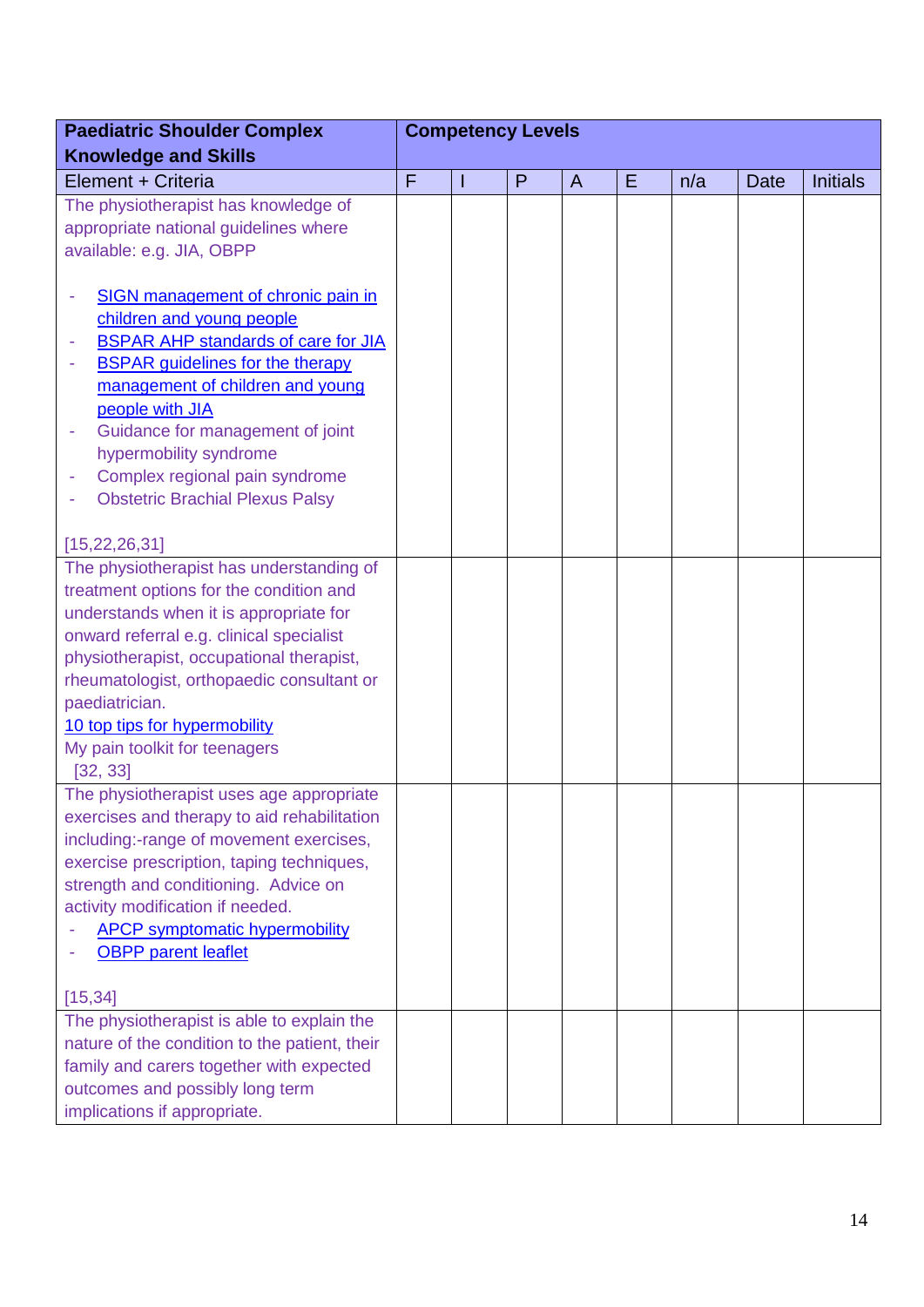#### **References**

- 1. Arthritis Research UK, *Juvenile Idiopathic Arthritis. Accessed 10/04/2018: [https://www.arthritisresearchuk.org/arthritis](https://www.arthritisresearchuk.org/arthritis-information/conditions/juvenile-idiopathic-arthritis/what-is-juvenile-idiopathic-arthritis.aspx)[information/conditions/juvenile-idiopathic-arthritis/what-is-juvenile-idiopathic-arthritis.aspx.](https://www.arthritisresearchuk.org/arthritis-information/conditions/juvenile-idiopathic-arthritis/what-is-juvenile-idiopathic-arthritis.aspx)* 2018.
- 2. PMM, *Red flags. Paediatric Musculoskeletal Matters. Accessed 13/07/2018: [http://www.pmmonline.org/page.aspx?id=341.](http://www.pmmonline.org/page.aspx?id=341)* Newcastle university and Northumbia University, 2018.
- 3. Chen, F.S., et al., *Shoulder and elbow injuries in the skeletally immature athlete.* J Am Acad Orthop Surg, 2005. **13**(3): p. 172-85.
- 4. Leonard, J. and M.R. Hutchinson, *Shoulder injuries in skeletally immature throwers: review and thoughts.* Br.J.Sports Med, 2010. **42**: p. 305-10.
- 5. Arora, R., et al., *Pediatric upper-extremity fractures.* Pediatr Ann, 2014. **43**(5): p. 196-204.
- 6. Quatman, C.E., et al., *The effects of gender and maturation status on generalized joint laxity in young athletes.* J Sci Med Sport, 2008. **11**(3): p. 257-63.
- 7. Sciascia, A. and W.B. Kibler, *The pediatric overhead athlete: what is the real problem?* Clin J Sport Med, 2006. **16**(6): p. 471-7.
- 8. Staheli, L.T., *Practice of Pediatric Orthopaedics. 2nd Edition.* Lippincott Williams & Wilkins, 2006: p. 258-60.
- 9. Alshryda, S., S. Jones, and A. Banaszkiewicz, *Physis and leg length discrepancy. Postgraduate Paediatric Orthopaedics: The Candidate's Guide to the FRCS (Tr and Orth) Examination.* Cambridge University Press, 2014: p. 231-9.
- 10. Foster, H.E. and S. Jandial, *pGALS - A screening examination of the musculoskeletal system in school-aged children.* Reports on the rheumatic diseases series 5, 2008(15): p. 1-8.
- 11. Foster, H.E., et al., *Musculoskeletal screening examination (pGALS) for school-age children based on the adult GALS screen* Arthritis Care Research, 2006. **55**(5): p. 709–16.
- 12. Moyer, J.E. and J.M. Brey, *Shoulder Injuries in Pediatric Athletes.* Orthop Clin North Am, 2016. **47**(4): p. 749-62.
- 13. Engelbert, R.H., et al., *The evidence-based rationale for physical therapy treatment of children, adolescents, and adults diagnosed with joint hypermobility syndrome/hypermobile Ehlers Danlos syndrome.* Am J Med Genet C Semin Med Genet, 2017. **175**(1): p. 158-167.
- 14. Malfait, F., et al., *The 2017 international classification of the Ehlers-Danlos syndromes.* Am J Med Genet C Semin Med Genet, 2017. **175**(1): p. 8-26.
- 15. APCP, *OBSTETRIC BRACHIAL PLEXUS PALSY: A GUIDE TO MANAGEMENT.* Accessed 19/09/2017 [http://apcp.csp.org.uk/publications/obstetric-brachial-plexus-palsy-guide-management,](http://apcp.csp.org.uk/publications/obstetric-brachial-plexus-palsy-guide-management) 2012.
- 16. Edwards, S., *Rock, paper, scissors, ok? Accessed 28/08/2018: [https://twitter.com/hashtag/rockpaperscissorsok.](https://twitter.com/hashtag/rockpaperscissorsok)* 2018.
- 17. Barbier, O., et al., *Os acromiale, a cause of shoulder pain, not to be overlooked. Accessed 11/01/19: [https://www.sciencedirect.com/science/article/pii/S1877056813000741.](https://www.sciencedirect.com/science/article/pii/S1877056813000741)* Orthopaedics & Traumatology: Surgery & Research, 2013. **99**(4): p. 465-472.
- 18. Barrett, C., *The clinical physiotherapy assessment of non-traumatic shoulder instability.* Shoulder Elbow, 2015. **7**(1): p. 60- 71.
- 19. Roderick, M.R., et al., *Chronic recurrent multifocal osteomyelitis (CRMO) – advancing the diagnosis.* Pediatric Rheumatology Online Journal, 2016. **14**(1): p. 37.
- 20. BSPAR, *Guidelines for the Therapy Management of Children and Young People with Juvenile Idiopathic Arthritis* British Society for Paediatric and Adolescent Rheumatology, 2014.
- 21. Staheli, L.T., *Practice of Pediatric Orthopaedics* Lippincott Williams & Wilkins 2001: p. 11, 184-5, 190-2, 244-5.
- 22. Scottish Government, *Management of chronic pain in children and young people: A national clinical guideline. Accessed 17/07/2018: [https://beta.gov.scot/publications/management-chronic-pain-children-young-people/.](https://beta.gov.scot/publications/management-chronic-pain-children-young-people/)* 2018.
- 23. Weissmann, R. and Y. Uziel, *Pediatric complex regional pain syndrome: a review. .* Pediatr Rheumatol Online J, 2016. **14**(29): p. DOI 10.1186/s12969-016-0090-8.
- 24. Low, A.K., K. Warkd, and A.P. Wines, *Pediatric Complex Regonal Pain Syndrom.* J. Pediatr Orthop, 2007. **27**(5): p. 56-7.
- 25. Bialocerkowski, A.E. and A. Daly, *Is physiotherapy effective for children with complex regional pain syndrome type 1?* Clin J Pain, 2012. **28**(1): p. 81-91.
- 26. Turner-Stokes, L. and A. Goebel, *Complex regional pain syndrome in adults: Concise guidance. Accessed 17/07/2018: [https://www.rcplondon.ac.uk/guidelines-policy/pain-complex-regional-pain-syndrome.](https://www.rcplondon.ac.uk/guidelines-policy/pain-complex-regional-pain-syndrome)* Clinical Medicine, 2011. **11**(6): p. 596-600.
- 27. Sherry, D.D., et al., Short- and long-term outcomes of children with complex regional pain syndrome type I treated with *exercise therapy.* Clin J Pain, 1999. **15**(3): p. 218-23.
- 28. Eccelston, C., et al., *The Bath Adolescent Pain Questionnaire (BAPQ): Development and preliminary psychometric evaluation of an instrument to assess the impact of chronic pain on adolescent.* Pain, 2005. **118**(1-2): p. 263-70.
- 29. APCP, *Paediatric Outcome Measures. Accessed 17/07/2018: [http://apcp.csp.org.uk/publications/paediatric-outcome](http://apcp.csp.org.uk/publications/paediatric-outcome-measures)[measures.](http://apcp.csp.org.uk/publications/paediatric-outcome-measures)* 2018.
- 30. Watkins, C., *Worcestershire Health and Care NHS Trust Paediatric Musculoskeletal Outcome Measures Survey. Accessed 17/07/2018: [http://apcp.csp.org.uk/documents/apcp-newsletter-issue-20-march-2017.](http://apcp.csp.org.uk/documents/apcp-newsletter-issue-20-march-2017)* APCP Newsletter, 2017(20): p. 59-66.
- 31. Davies, K., et al., *BSPAR Standards of Care for children and young people with juvenile idiopathic arthritis.* Rheumatology, 2010. **49**(7): p. 1406-8.
- 32. Moore, P., J. Bird, and F. Cole, *My pain toolkit for young people living with pain Accessed 19/07/2018: [https://www.parksmed.co.uk/wp-content/uploads/2013/09/Pain-Toolkit-for-teenagers.pdf.](https://www.parksmed.co.uk/wp-content/uploads/2013/09/Pain-Toolkit-for-teenagers.pdf)* 2012.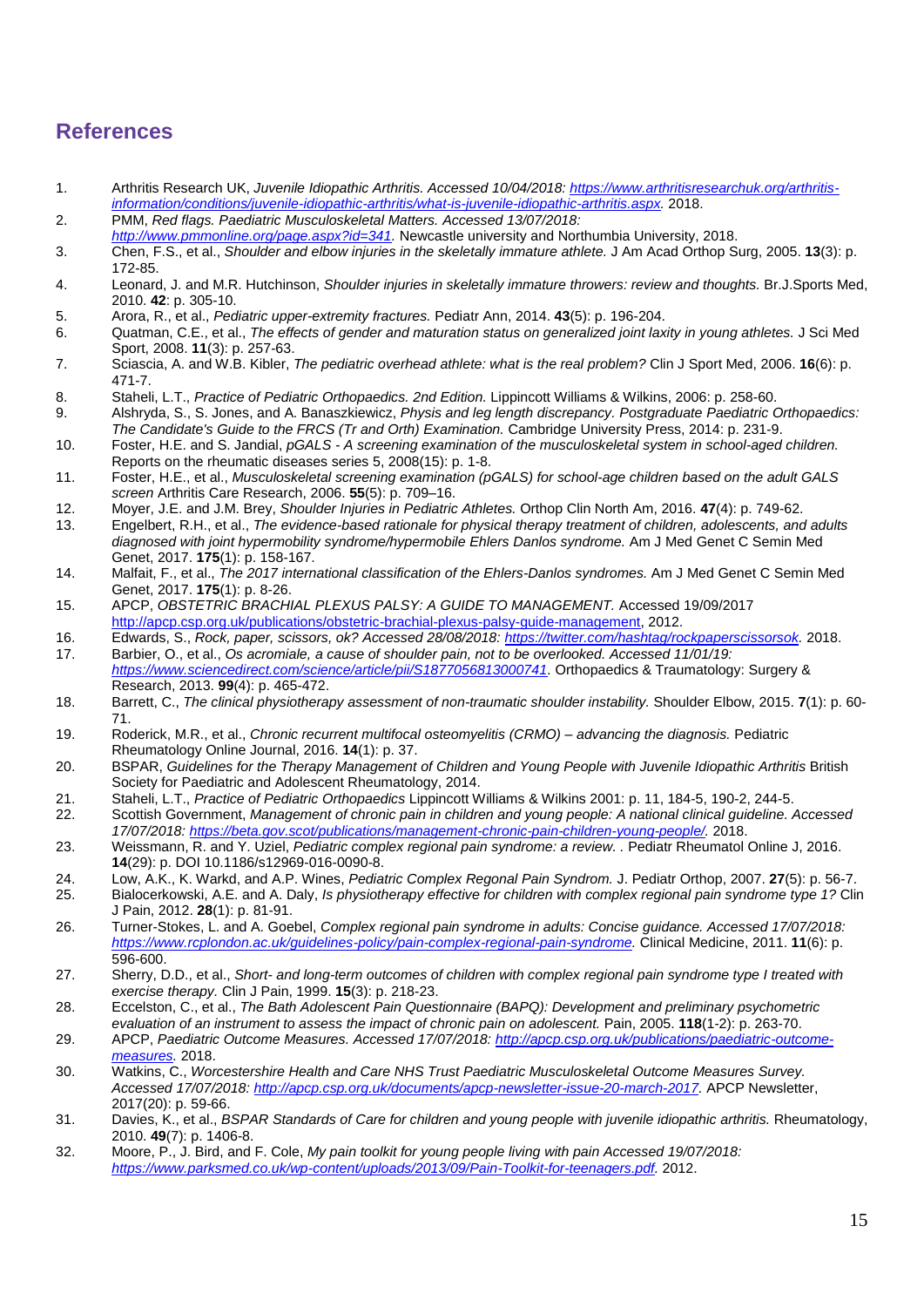- 33. PMM, *Information for clinicians. Paediatric Musculoskeletal Matters. Accessed 28/08/2018.: [http://www.pmmonline.org/doctor/resources/information-for-clinicians.](http://www.pmmonline.org/doctor/resources/information-for-clinicians)* Newcastle university and Northumbia University, 2018.
- 34. APCP, *Parent Leaflet - Symptomatic Hypermobility. Accessed 28/08/2018: [https://apcp.csp.org.uk/documents/parent](https://apcp.csp.org.uk/documents/parent-leaflet-symptomatic-hypermobility-2012)[leaflet-symptomatic-hypermobility-2012.](https://apcp.csp.org.uk/documents/parent-leaflet-symptomatic-hypermobility-2012)* 2012.
- 35. Patel DR, Nelson TL. Sports injuries in adolescents. *Med Clin North Am*. 2000;84:983–1007
- 36. DeLee J, Drez D, Miller MD. DeLee and Drez's Orthopaedic sports medicine: principles and practice. 2nd ed. Philadelphia: Saunders, 2003
- 37. Myers, T. H., Zemanovic, J. R. and Andrews, J. R. (2005) 'The Resisted Supination External Rotation Test: A New Test for the Diagnosis of Superior Labral Anterior Posterior Lesions', The American Journal of Sports Medicine, 33(9), pp. 1315– 1320. doi: 10.1177/0363546504273050.

#### **Acknowledgments**

The authors would like to express their sincere thanks to Dr Grant Symes for allowing the use of the grading system that was first implemented in the "Resource Manual and Competences for Extended Musculoskeletal Physiotherapy Roles".

#### **Contributing Members**

Hazel Bartley – Highly Specialised Paediatric Physiotherapist, Evelina Children's Hospital, London

Kevin Dann – Paediatric Physiotherapist, Basildon and Thurrock University Hospital

Vicky Easton – Clinical Specialist Physiotherapist, Norfolk and Norwich University Hospital, Foundation Trust

Fiona Eckford - Extended Scope Physiotherapist, Paediatric Orthopaedics, Northern Devon Healthcare Trust / Royal Devon & Exeter Foundation Trust

Heather Foster – Lead Physiotherapist University of Bath; Clinical Director The Young Athlete Clinic, Bath

Rachel Harrington – Clinical Specialist Physiotherapist, Musculoskeletal Paediatrics – Harley **Street** 

Pierette Melville – Highly Specialist Physiotherapist, Musculoskeletal Paediatrics NHS Fife

Jenny Seggie - Extended Scope Physiotherapist, Musculoskeletal Paediatrics East Kent Hospitals University Foundation Trust